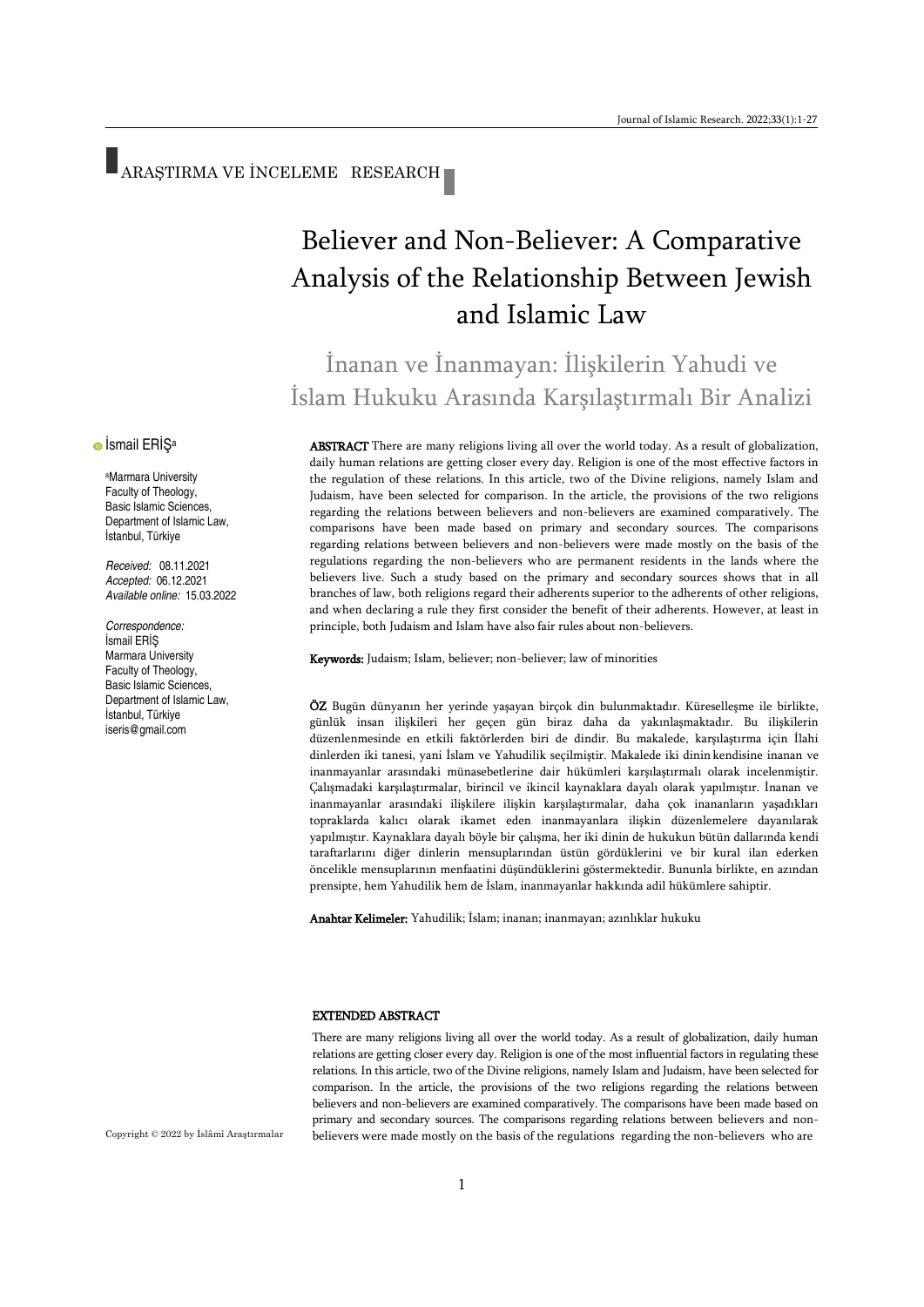permanent residents in the lands where the believers live. The article includes five sections organized according to the branches of law in addition to starting the topic with a section regarding general terminology about the law of minorities. In the first section, I dealt with the general terminology related to the non-believer groups used by each religion. This is important to establish a foundation for the subject for there are different rules for different religious groups in the sources of both religions. In the second section, I discussed the religious rights of non-believer groups in Jewish and Muslim society. In the third chapter, I examined the rules related to civil law. I especially focused on family law like inter-marriage between the members of the different religions. Another important topic of that chapter was about economic regulations related to non-believers. In the fourth chapter I compared each religions' rules about penal law. In that chapter, I concentrated on whether there is a judicial autonomy of non-believers or not, and to what extent non-believers are enforced to follow the same rules with Jews and Muslims. The fifth chapter of my essay is about the dietary rules. In that chapter, I talked about whether non-believers' foods are permitted to the believers or not. In the six and last chapter of my essay, I dealt with political rights of non-believers and what kind of duties that non-believers can perform in Jewish and Muslim government. In each chapter, first I mentioned the textual foundations of the issue in question from sources of both religions. After that I discussed the views of scholars related to the subject. I tried to choose unanimously accepted views, but I sometimes mentioned the controversial opinions as well, if they have an exceptional significance. Such a study based on the primary and secondary sources shows that in all branches of law, both religions regard their adherents superior to the adherents of other religions, and when declaring a rule they first consider the benefit of their adherents. However, at least in principle, both Judaism and Islam have also fair rules about non-believers.

# **I.** I. TERMINOLOGY AND DEFINITION

## 1. JUDAIC TERMINOLOGY

### A. Foreigners (נכרי or ורים)

n Judaic sources there are two groups of phrases for foreign groups. The first group is the terms of nokhri **נכרי** and zarim **זרים**. Both of them literally mean foreign, strange, alien, and unknown.<sup>1</sup> In terminology, they're used for the real stranger who is only temporarily in Jewish community, I

and who has not given up his original home, and wanted to keep their original political or social status.<sup>2</sup> Although they sometimes came as invaders,<sup>3</sup> they mostly came into the Jewish land for the purpose of trade and other business enterprise.<sup>4</sup> According to the following verse, another characteristic of the foreigners is that they come from a distant place:

"…and the stranger who comes in from a distant land, shall say when they see the plagues of the land…"<sup>5</sup>

In another verse the word goyim **גוים** <sup>6</sup> is used as a synonym of the word nokhri. 7

The term *nokhri* is most clearly defined in the following verse:

"And also, to the stranger who is not of your people Israel, and has come from a land afar off for Your name's sake"<sup>8</sup>

The usual law rules weren't applied for them. According to Michael Guttmann, they are often the political even the war enemy of Jewish community. Consequently, the hostile feelings against war enemies should be considered natural.<sup>9</sup>

<sup>&</sup>lt;sup>1</sup> Arie Comey and Naomi Tsur, NTC's Hebrew and English Dictionary, Chicago Illinois, 1999.

<sup>&</sup>lt;sup>2</sup> Michael Guttman, "The Term 'Foreigner' Historically Considered", Hebrew Union College Annual, 1926, vol. 3, p. 1.

<sup>3</sup> For instance, II Samuel 22; 45-46.

<sup>&</sup>lt;sup>4</sup> D. L. L., "Strangers and Gentiles" Encyclopedia Judaica, Jerusalem, 1971-1972; For detail about trade between Palestinians and Israelites see Guttman, the term "foreigner" Historically considered, p. 4-5.

<sup>&</sup>lt;sup>5</sup> Bible Hebrew-Greek the interlinear Hebrew-Greek English Bible, Lafayette, 1976, Deuteronomy 29; 22.

<sup>&</sup>lt;sup>6</sup> The phrase goyim literally means nations and people. In terminology it's used forgentiles "NTC's Hebrew and English Dictionary"

<sup>7</sup> "Yes all the nations shall say, why has Jehovah done this to this land…" Deuteronomy 29; 24.

<sup>8</sup> I Kings 8; 41.

<sup>9</sup> Guttman, The term "foreigner" Historically considered , p. 2-3.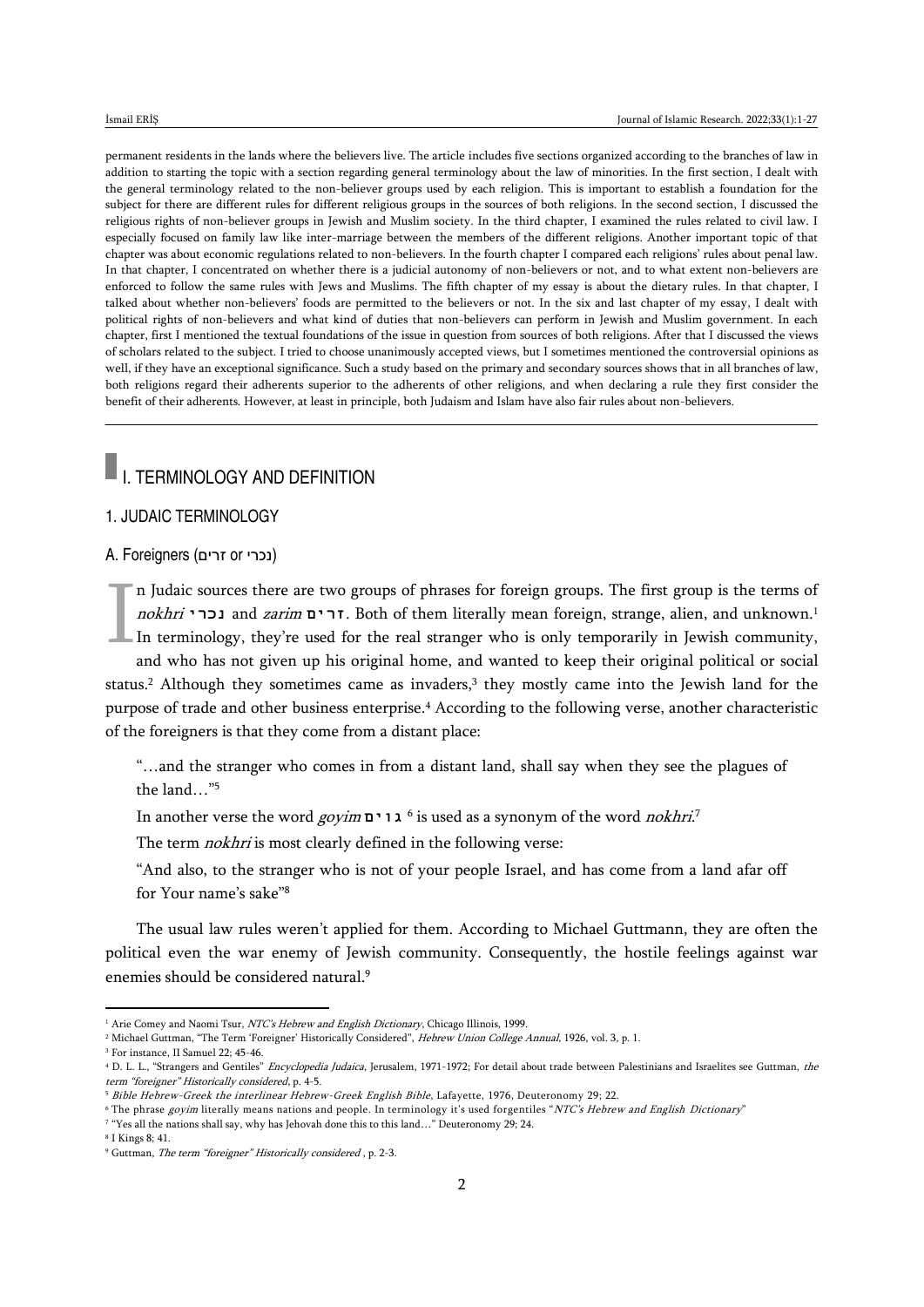### B. Resident Aliens (גרים)

The second expression is ger **גר** or in plural form gerim **גרים**. It connotes either a proselyte-Ger tsedek, or a foreigner- *ger toshav*.10 In terminology it is used for resident aliens. *Gerim* lived more or less permanently in Jewish community. The common point between the former group of foreigners and gerim is that both of them had been from afar place. However, gerim cut their political or social relations with their previous country.<sup>11</sup> Like the Arabic jar **جار** or neighbor, they were protected strangers. Even though they enjoyed some more privileges than temporary residents in Jewish land, they had different status from the natives. In return for the privileges they were expected to be loyal and obey the rules of Jewish law.<sup>12</sup> This is mentioned in the Bible as follows:

"So swear now to me here by the God, that you will not lie to me, and to my son, and to my posterity according to kindness which I have shown to you, and to the land (in) which you have lived."<sup>13</sup>

"As for the congregation there shall be one statute both for you, and for the alien that lives with you, a never-ending statute throughout your generations; as you are, shall the alien be before Jehovah. There shall be one law and one ordinance both for you, and for the alien that lives with you".<sup>14</sup>

Under the light of aforementioned verses, the requirements of Judaism to become a *ger toshav* and to enjoy the privileges are also discussed in Talmudic law. There are two general opinions: According to the first one, renouncing idolatry is enough for becoming *ger toshav*. As to the second view, one must accept the whole Torah except the ban of eating improperly slaughtered meat to become a ger. Maimonides had a middle view, and according to him acceptance of seven Noahide laws is enough for it.<sup>15</sup>

### 2. ISLAMIC TERMINOLOGY

"And for every *Ummah* (a community or a nation), there is a messenger; when their messenger comes, the matter will be judged between them with justice, and they will not be wronged."<sup>16</sup>

According to this verse, Allah sent Prophets to every nation beginning from the first human and first Prophet Adam to the last Prophet Muhammad and the chain of those religions has been called as Islam. Muslim scholars divided the people into two general groups on the basis of their acceptance of Islam as a God revealed religion and Muhammad as the last messenger of God:

1. Muslim who believes in Islam and Muhammad

2. Ghayr al-Muslim or non-Muslim who does not believe in Islam and accept Muhammad as a prophet of God.<sup>17</sup>

<sup>&</sup>lt;sup>10</sup> C. K. Harris, Chief Rabbi, *Jewish obligation to the non-Jew, Source material*, Tikkun publications, 1996.

<sup>&</sup>lt;sup>11</sup> D. L. L. "Strangers and Gentiles" *Encyclopedia Judaica*; Guttman, The term "foreigner" Historically considered, p. 1.

<sup>&</sup>lt;sup>12</sup> D. L. L., "Strangers and Gentiles", *Encyclopedia Judaica*.

<sup>13</sup> Genesis 21; 23.

<sup>14</sup> Numbers 15; 15-16.

<sup>&</sup>lt;sup>15</sup> David Novak, "The Treatment of Islam and Muslims in the Legal Writings of Maimonides", vol. 1, Studies in Islamic and Judaic Traditions, 1986, pp. 233-250. I will discuss the seven Noahide laws in the next chapter.

<sup>16</sup> The Noble Qur'an 10: 47.

<sup>17</sup> Abd al-Karim Zaydan, Ahkam al-Dhimmiyyin wa al-musta'minin fi dār al-Islam, p. 10.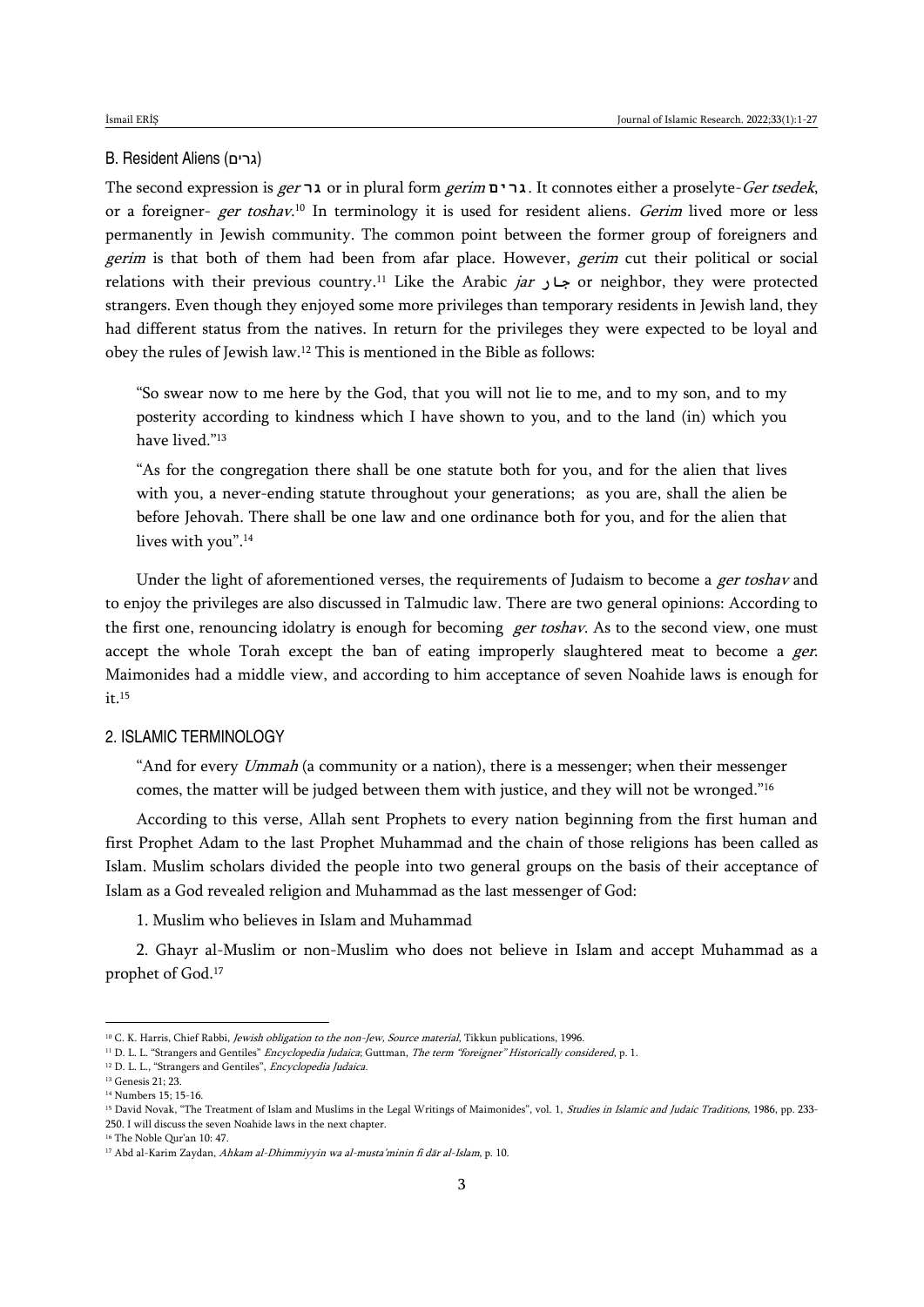In this chapter I would like to examine some of the phrases used for non-Muslim groups in Islamic sources.

A. Non-Muslim Religious Groups in the Qur'an and Sunnah

#### a. *Nasārā (*نصارى*(*

In Arabic the word nasrāni **نصراني** and its plural form nasārā **نصارى** come from the verb n-s-r **نصر**, which means to help. Nasrani or nasārā literally means helper(s). In terminology they are used for Christians. Although they are criticized in the first group of verses because of the principle of trinity, as it is seen in the following verses, they are accepted as the closest group to the Muslims:

"Surely, disbelievers are those who said: "Allah is the third of the three (in a Trinity)." But there is no *ilāh* (god) (none who has the right to be worshipped) but One *Ilāh* (God-Allah). And if they cease not from what they say, verily, a painful torment will befall the disbelievers among them."<sup>18</sup>

"Verily, you will find the strongest among men in enmity to the believers (Muslims) the Jews and those who are al-Mushrikūn, and you will find the nearest in love to the believers (Muslims) those who say: "We are Christians." That is because amongst them are priests and monks, and they are not proud."<sup>19</sup>

#### *b. Yahud (*يهود*(*

The second term is the word *yahud*. It literally means those who were guided or those who repented for their sins. In Islamic sources it is used for Jewish people. There are several verses in the Qur'an talking about Jews. In these verses they are criticized because of breaking the covenants and their harsh treatment against prophets.<sup>20</sup>

### *c. Al-Sabiah (*الصابئة*(*

The root of the word al-Sabiah **الصابئة** is s-b-a which means "converting religion or changing the way from right to wrong". Polytheist Arabs were calling Muslim proselytes as Sabii, because of their leaving polytheism and accepting the new religion.<sup>21</sup> There are three place in the Qur'an mentioned the word al-Sabiah.<sup>22</sup> In terminology, Muslim scholars have different opinions about Sabiah. Some scholars accepted them as a group of Christians; and some of them said that they were worshippers of stars. However, the reason of their debate seems that they didn't have satisfactory information about Sabiah. Today there is a group living in Iraq called as al-Sabiah. They believe in God, say that they are the followers of Adam, and they have similar prayers to the Muslims'.<sup>23</sup> Those discussions affected the opinion of scholars about whether followers of Sabeah are a group of *ahl al-kitab* or not.<sup>24</sup>

<sup>18</sup> The Noble Qur'an 5: 73.

<sup>19</sup> The Noble Qur'an 5: 82.

<sup>20</sup> Some of these verses are The Noble Qur'an 2; 97 -98, 3; 183, 2; 55.

<sup>&</sup>lt;sup>21</sup> Muhammad ibn Ahmad Qurtubi, al-Jami' li-ahkam al-Qur'an, vol. 1, p. 295, Beirut, 1996; Tabari, Jami' al-bayan 'an ta'wil ay al-Qur'an, vol. 1, Egypt, 1968, p. 319.

<sup>22</sup> The Noble Qur'an 2; 62, 5; 72, 22; 17.

<sup>23</sup> For detail see Zaydan, ibid pp. 13-5.

 $24$  I will talk about those discussions under the title of ahl al-kitab.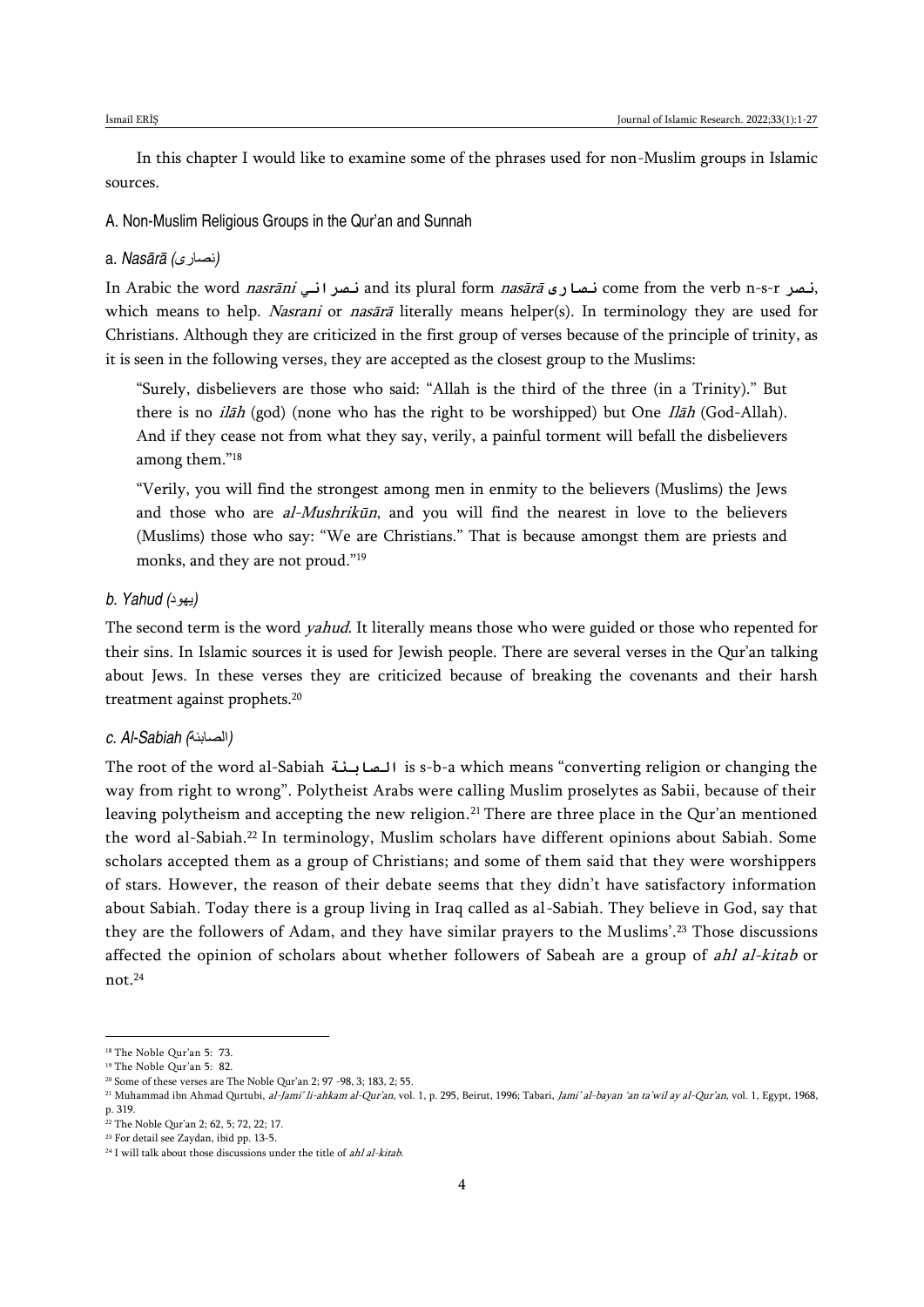## d. *Majus (*المجوس*(*

Another religious group stated in the Qur'an is Majus **المجوس**. It is used for Zoroastrians. I would like to deal with the discussions among the Muslim scholars under the title of *ahl al-kitab*. Today there is a small group of *majus* live in Iran.<sup>25</sup>

### *e. Dahriyya (*الدهرية*(*

In Arabic the word dahr **دهر** means time. In terminology it is used for people who believe that there is no God, and everything in the universe come into existence by chance in course of time. They are cited in the Qur'an as follows:

"And they say "there is nothing but our life of this world, we die and we live and nothing destroys us except Al Dahr (time). And they have no knowledge of it, they only conjecture."<sup>26</sup>

### *f. Mushrikūn (*المشركون*(*

The root of the word *mushrik* is the verb sh-r-k, which means to share, to accept partners. In terminology it is applied for polytheists.<sup>27</sup>

### *g. Murtaddūn (*المرتدون*(*

Murtaddun **المرتدون** literally means who retreat, withdraw, or turn back. In terminology it is used for whom apostates from Islam.<sup>28</sup> Murtaddūn are accepted as a group of non-believers, but there are different rules about them. The first step is trying to remove his or her doubts about Islam and to make him Muslim again. This step takes three days. Hence apostasy has been considered political betrayal, if he doesn't change his mind, he is punished by death. According to Hanafi scholars, capital punishment is applied just for men, not for women.<sup>29</sup>

### B. AHL-I KITAB (الكتاب اهل(

One of the most controversial expressions about non-Muslims is the term "Ahl al- Kitab" **الكتاب اهل**. It literally means the people of the book or possessors of the Scripture.<sup>30</sup> In terminology, it is used for religious groups who have a holy book revealed from Allah. Muslim scholars differ about its extent. On the one hand, Shafii and Hanbali scholars by using the following verse limited it just for the Christians and Jews.

"Lest you (pagan Arabs) should say: "The Book was only sent down to two sects before us (the Jews and the Christians), and for our part, we were in fact unaware of what they studied."<sup>31</sup>

They said that in this verse the word taefatain (two groups) grammatically **طائفتين** can be used only for two groups, and these are the Christians and Jews. If it included other groups, it had to be in plural form.<sup>32</sup>

<sup>25</sup> Zaydan, ibid pp 15-6.

<sup>26</sup> The Noble Qur'an 45: 24.

<sup>&</sup>lt;sup>27</sup> Muhammad Rawwas Qal'aji - Hamid Sadiq Quanibi, Mu'jam Lughat al-Fuqaha' Dictionary of Islamic Legal Terminology, Beirut, 1996.

<sup>&</sup>lt;sup>28</sup> Hans Wehr, A dictionary of Modern written Arabic, New York, 1971.

<sup>&</sup>lt;sup>29</sup> Muwaffaq al-Din 'Abd Allah ibn Ahmad Ibn Qudamah, al-Mughni li-Ibn Qudamah, vol. 8, Egypt, 1968, pp. 540-550.

<sup>&</sup>lt;sup>30</sup> Georges Vajda, "Ahl al-Kitab", Encyclopaedia of Islam, Leiden Brill, 1993.

<sup>31</sup> The Noble Qur'an 6: 156.

<sup>32</sup> Ibn Qudamah, Ibid., vol. 7, p. 53.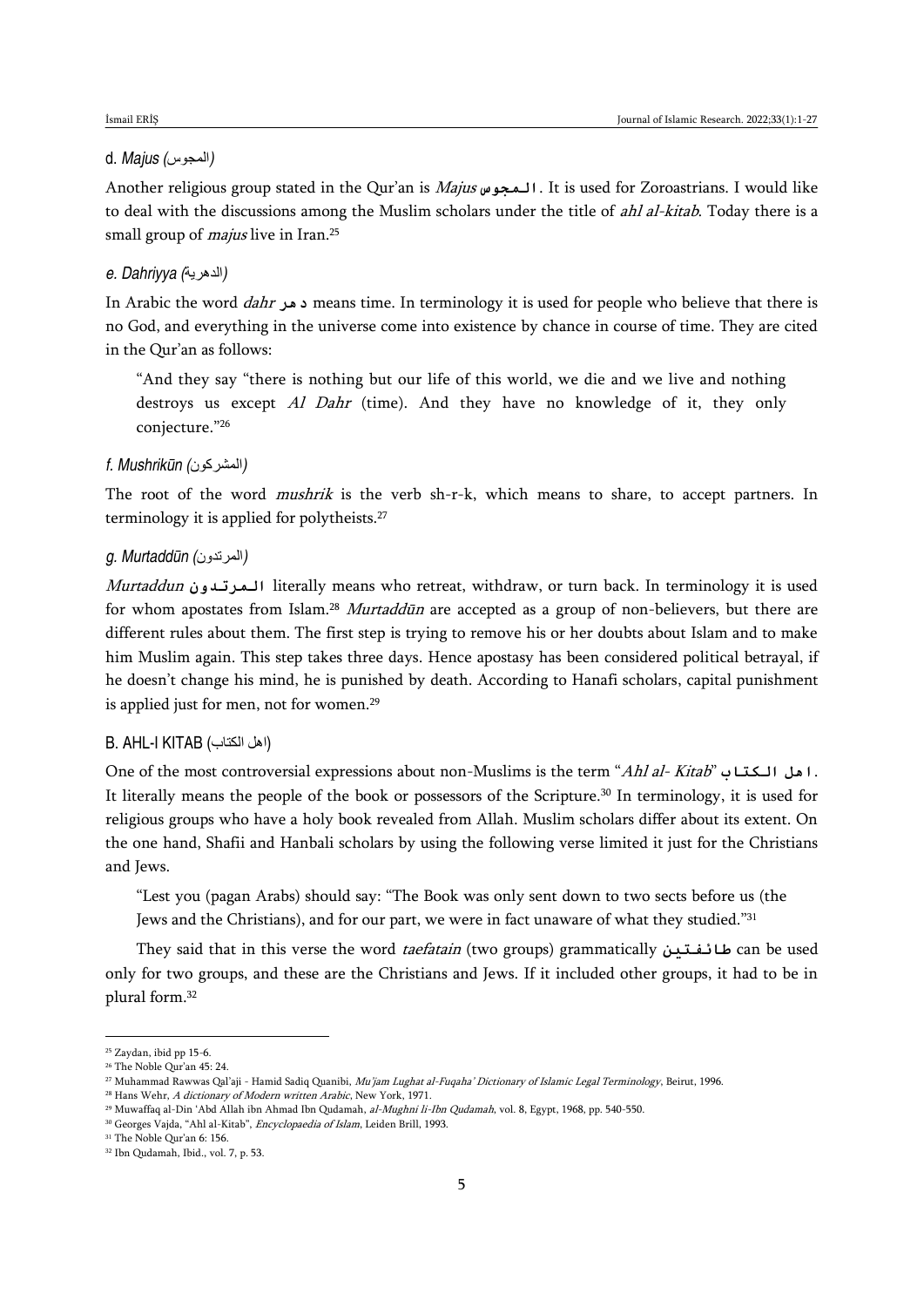On the other hand, Hanafi scholars on the basis of the literal meaning of the term construed that all possessors of Scripture from Allah should be in the limits of ahl kitab. However, there is not a unanimous opinion among Hanafi scholars about what other groups have a Scripture. Some of them extended the term to the Sabeah and Majus; some others did not accept this extension.<sup>33</sup> During the Islamic history, we see that Hanafi opinion was in practice. Christians, Jews, Sabean, Zoroastrians and even Hindus were accepted under the meaning of *ahl kitab.*<sup>34</sup> This controversy led them to the different conclusions about Muslims' relationship with them such as payment of  $jizya$ , intermarriage, consumption of their foods etc. which I will examine in the next chapters.

### C. Musta'man, Dhimmi, and Dhimma (الذمة و الذمي و المستامن)

Another controversial phrase is the term Dhimma **الذمة**. The word dhimma means a contract in which a Muslim accepts to show respect to the non-Muslim. Dhamm **الذم** or the root of the term dhimma literally means blame. We see the effect of its root meaning in its terminology. The violation of the contract by Muslim makes him liable to blame.<sup>35</sup> As regards to the term dhimmi **الذمي** is used for the permanent non-Muslim subjects of an Islamic state. In other words, dhimmi is the person who signs the dhimma contract.

The controversy about the term *dhimma* is based on the debate about the extent of the phrase *ahl* al-kitab. Even though in principle the covenant could be made between Muslims and every other nation, but in usual meaning and in practice it was made only with *ahl kitab*. As I mentioned above in practice, Christians, Jews, Sabeans, Zoroastrians and even Hindus were considered under the meaning of ahl al-kitab.

Regarding to the term al-musta'man **المستامن**, it literally means a person who is safe. In terminology, it means a non-Muslim who has the right of temporary residence in the land of Islam by means of assurance of protection granted by an Islamic state.<sup>36</sup> The difference between Dhimmi and Musta'man is that the permanent membership of an Islamic state is accorded to non-Muslims under the Arabic term *dhimmi*, while the temporary non-Muslim visitors are called as *musta'man*.<sup>37</sup> In an aspect they are similar to the terms nokhri and ger toshav of Judaic terminology.

### D. Dār al-Islam, Dār al-Harb

The last part of this chapter is about the sovereignty dimension of Islamic view of nations. It is the one of the results of division of people as Muslims and non-Muslims. Muslim scholars examined the countries according to the prevailing rules over them. The word **دار**" dār" literally means house, building, locality, area, land, and country.<sup>38</sup> In terminology it means "a country which is under the control of Muslim or non-Muslim ruler."<sup>39</sup> According to this definition, the ruling power is the distinctive factor for determination of the type of the country. As to the Islamic law generally there are two kinds of countries:<sup>40</sup>

 $^{33}$  For more information see Zaydan, ibid pp 11-6. Zaydan agrees that Sabean can be accepted as ahl al- kitab, but majus cannot.

<sup>34</sup> Nettler, "Dhimmi", Oxford Encyclopedia of Modern Islamic World.

<sup>&</sup>lt;sup>35</sup> Sheikh Showkat Hussain, "Status of Non Muslims in an Islamic State", *Hamdard Islamicus*, vol. 16, No. 1, 1993.

<sup>36</sup> Zaydan, ibid., pp. 46-56.

<sup>&</sup>lt;sup>37</sup> A. D., Muztar, "Dhimmis in an Islamic State", *Islamic Studies*, vol. 18, 1979, pp. 65-75.

<sup>&</sup>lt;sup>38</sup> Hans Wehr A dictionary of Modern written Arabic, New York, 1971.

<sup>&</sup>lt;sup>39</sup> Ibn 'Abidin, Muhammad Amin ibn Umar *Radd almuhtar 'ala al-Durr al-mukhtar sharh Tanwir al-Absar*, Beirut, vol. 6, 1994-1998, p. 275.

<sup>&</sup>lt;sup>40</sup> There are two more divisions of *dār, dār al-bagy and dār al-sulh* but these can be accepted as subdivisions of *dār al-Islam* and *dār al-harb*.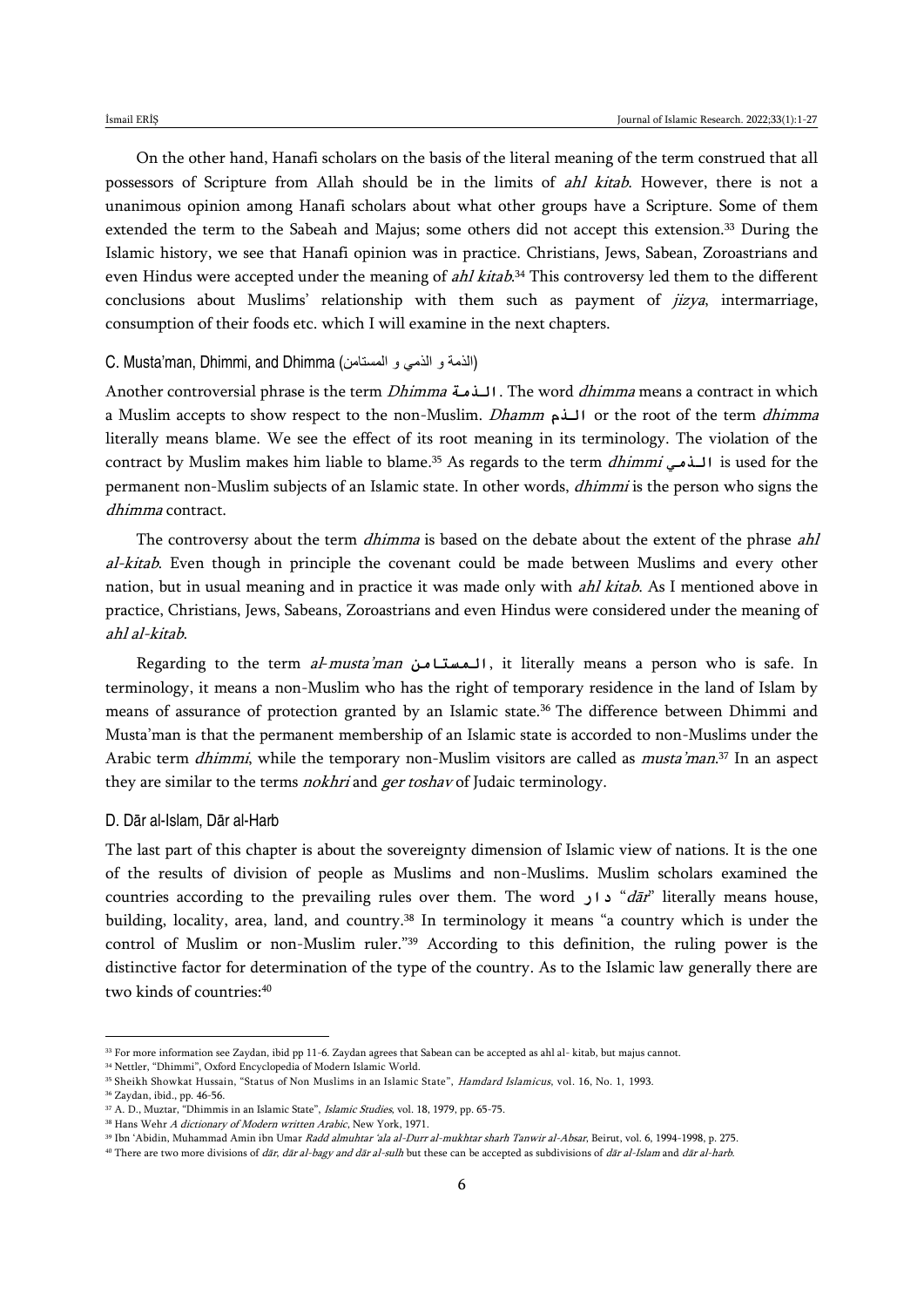### a. *Dār al-Islam* **اإلسالم دار**

It literally means the land of Islam. In terminology as I mentioned above, the ruling power is the determinative factor for the definition. The whole territory in which Islamic law prevails is called dār al-Islam.<sup>41</sup> Most of the Muslim scholars made a similar definition for dār al-Islam. For example, Hanafi scholar Sarakhsi defines it as the lands under the ruling of Muslims. Another Hanafi scholar Kuhistani characterizes dār al-Islam as the lands under the power of Muslim ruler. In another one, it is defined as the land under the control of Islamic law.<sup>42</sup> Shafii scholars made a different definition for dār al-Islam. According to them, there are three types of dār al-Islam: 1. Lands where Muslims live 2. Lands that are conquered by Muslim army and left to the non-Muslims in return for the *jizya* 3. Lands that were under the ruling of Islam but later conquered by non-Muslims. According to these definitions, the religion of the population is not important. In other words, dār al-Islam is the land that the Muslims have the ruling power and they rule the country according to the Islamic law, it is not important whether they are the majority of the population or not.<sup>43</sup> There are different terms used for dār al-Islam by Muslim scholars. For example, dāruna (our land-Sarakhsi), dār al-Iman (land of faith-Ibn Arabi), dār al-tawhid (land of monotheism-Sarakhsi), dār al-Muslimin (land of Muslims-Imam Shafii), and dār al-Ahkam (land of rules-Sayyid Sharif Jurjani).<sup>44</sup>

### b. *Dār al-Harb* الحرب دار

It literally means the land of war. In terminology, there are some different definitions. In one of them, ahl al-harb is defined as follows: "those who have refused to be converted after being properly invited on the best terms, against whom any kind of warfare is henceforth permissible in keeping with the rules in surah IX".<sup>45</sup> Another one made by Shafii scholar Bujayrimi for dār al-harb is as follows: lands that are under the control of non- Muslim ruler who doesn't give *jizya* to the Muslims and have never been under the control of Islam.<sup>46</sup> As to the extension of the meaning of the term dār al-Islam, the limits of dār al- Harb increase or decrease. Other terms used for dār al-harb are dāruhum (their land- Sarakhsi), dār al-shirk (land of polytheism-Imam Shafii), and  $d\bar{a}r$  al-kufr or dār al-kuffar. Some compound nouns containing nation names have also been used for *dār al-harb*, such as *dār al-Turk*, and *dār al-Hind*.<sup>47</sup>

# $\blacksquare$  II. THE GENERAL ATTITUDE TOWARDS THE NON-BELIEVERS

In Judaism, there are three approaches about the members of the other religions. On the one hand, there is an approach that concentrates on individual Jewish society, and try to minimize the social contact with others, on the other hand there is an opposite approach trying to earn Judaism a wider and more universal role. The third one tries to keep a middle approach between the first two. According to medieval Jewish philosopher Yehuda Halevi everything in this universe can be categorized into four groups: minerals, vegetables, animals and human beings. The Jewish people belong to a special fifth group. There is a similar approach in Kabalistic sources. As to them, the soul of gentile originates from evil powers, thus they are incapable of doing fair actions. On the other hand, another group of Jewish

<sup>41</sup> A. Abel, "Dār al-Islam" Encyclopaedia of Islam, Leiden Brill, 1993.

<sup>42</sup> Ozel, İslam Hukukunda Ülke Kavramı Darulislam Darulharb, pp. 80-81.

<sup>43</sup> Ozel "Dār'ul Islam", Turkiye Diyanet Vakfi Islam Ansiklopedisi, Istanbul, 1988.

<sup>44</sup> Ozel, İslam Hukukunda Ülke Kavramı Darulislam Darulharb, p. 83.

<sup>45</sup> A. Abel, "Dār al-Harb", Encyclopaedia of Islam, Leiden Brill, 1993. <sup>46</sup> Ozel, İslam Hukukunda Ülke Kavramı Darulislam Darulharb, pp.73-5.

<sup>47</sup> Ozel, Islamda Ulke Kavrami, p. 83.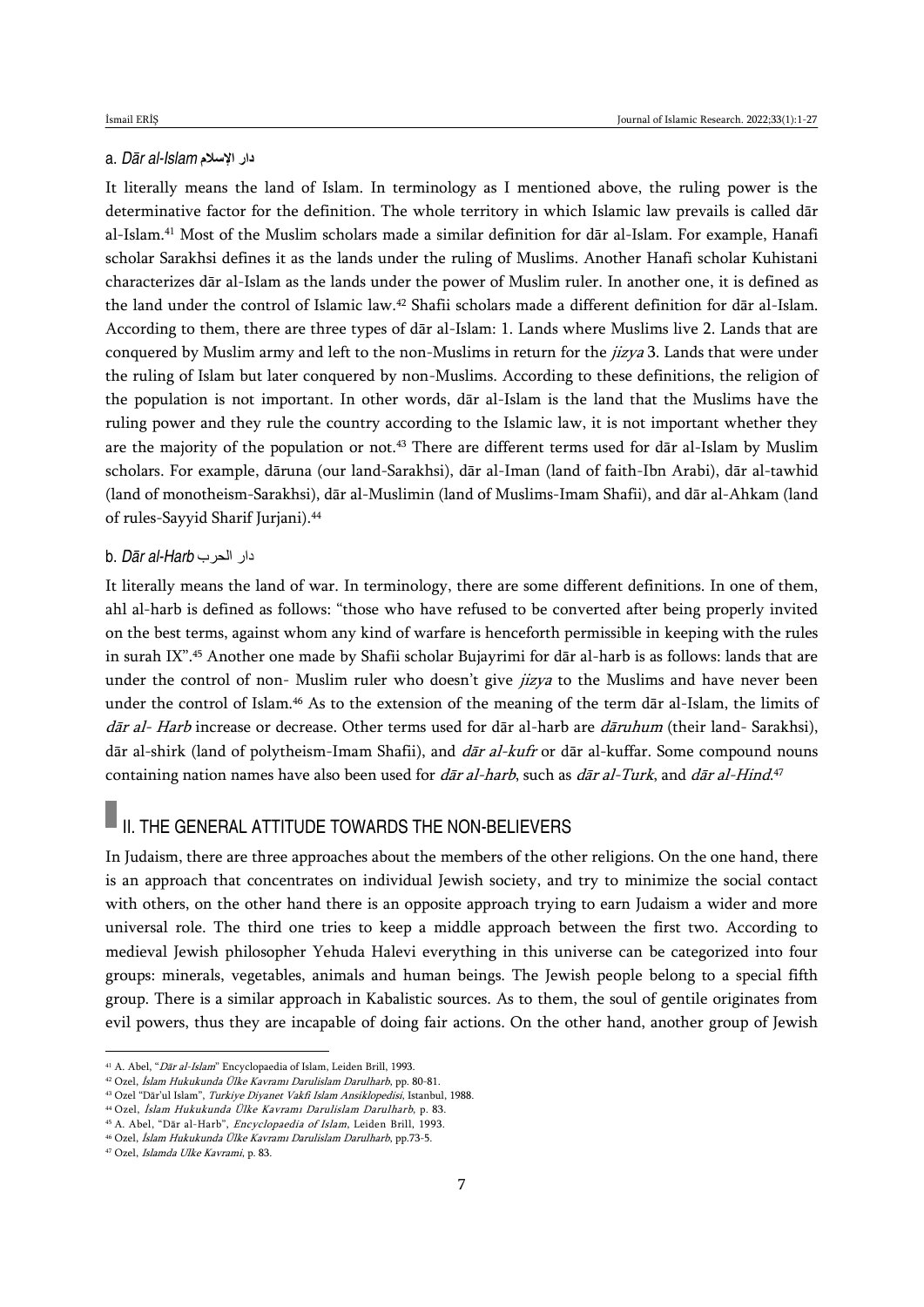thinkers are criticized because of forgetting their own people as a result of their extreme humanist approach.<sup>48</sup>

The followers of the third view believe that Jewish people has a special position in the world. However, this does not mean that other people are insignificant. In Exodus 4: 22, God calls Jewish people as his first-born sons. This is interpreted as other people, even if they don't have the value of first-born, are also the children of God. The idea of chosen people is mentioned in the following verses:

"…You shall become a peculiar treasure to Me above all the nations, for all the earth is Mine. And you shall become a kingdom of priests for Me, a holy nation…"<sup>49</sup>

"I, the Lord, have called you with righteous purpose and taken you by the hand; I have formed you, and destined you to be a lamp to all peoples, a light unto the nations."<sup>50</sup>

According to the third group, these and other similar verses just signifies the responsibility of Jewish people against other people.<sup>51</sup>

In biblical Judaism, the worship of the One God was seen as a unique characteristic of Jewish people. Israel was considered the only monotheist nation, and all the other nations or *goyim* were polytheistic. In the rabbinic writings it is seen a more radical approach. In Jewish society practice idolatry and polytheist beliefs were prohibited to both Jews and non- Jews. However, in later times the approach against non-Jews was changed. In Hellenistic Jewish writings, it was recognized that non-Jews could be monotheists and they were considered as potential Jews. <sup>52</sup> In Maimonides' writings, for instance, it is seen that he accepted Muslims as monotheistic believers:

"These Muslims are not idolaters (*ovdei avodah zarah*) at all. It has already been cut off from their mouth and mind. For they are totally and properly committed to the One God (*yihud ke* $ra'y$ ) without deceit (dof)... And if someone says that the house that they praise [al-Ka'ba] is an idolatrous shrine and an idol was hidden in it which their ancestors used to worship- what about it? Those who worship in its direction today, their thoughts are only for God (*en libbam* ella la-Shamayim)... So it is with these Muslims today, all of them, even children and women, idolatry is cut off from their mouth."<sup>53</sup>

Although he treated Islam as complete monotheism, and Christianity as a form of idolatry, he considered Christianity superior to Islam. This is seen in his opinion about teaching any more of the Torah than seven Noahide commandments to Christians and Muslims. He permitted it for Christians but not for Muslims:

"It is permitted to teach the commandments ( $ha$  mitzvot) to Christians (Nosrim) and to draw them to our religion, but this is not permitted with Muslims because of what is known to you about their belief that Torah is not a divine revelation (*enah min ha Shamayim*). When you will teach something from the Scripture, they will find that it contradicts what they have revised (she badu hem) from their own minds according to the confused stories and incoherent doctrines which have come to them, and this will not be a proof to them because they possess error (she-ta'ut be -

<sup>48</sup> Harris, Ibid., pp. 1-2.

<sup>49</sup> Exodus 19: 5-6.

<sup>50</sup> Isaiah 42: 6.

<sup>51</sup> Harris Ibid. pp. 8-9.

<sup>&</sup>lt;sup>52</sup> Novak, *The treatment of Islam and Muslims in the legal writings of Maimonides.* 

<sup>53</sup> Novak, Ibid.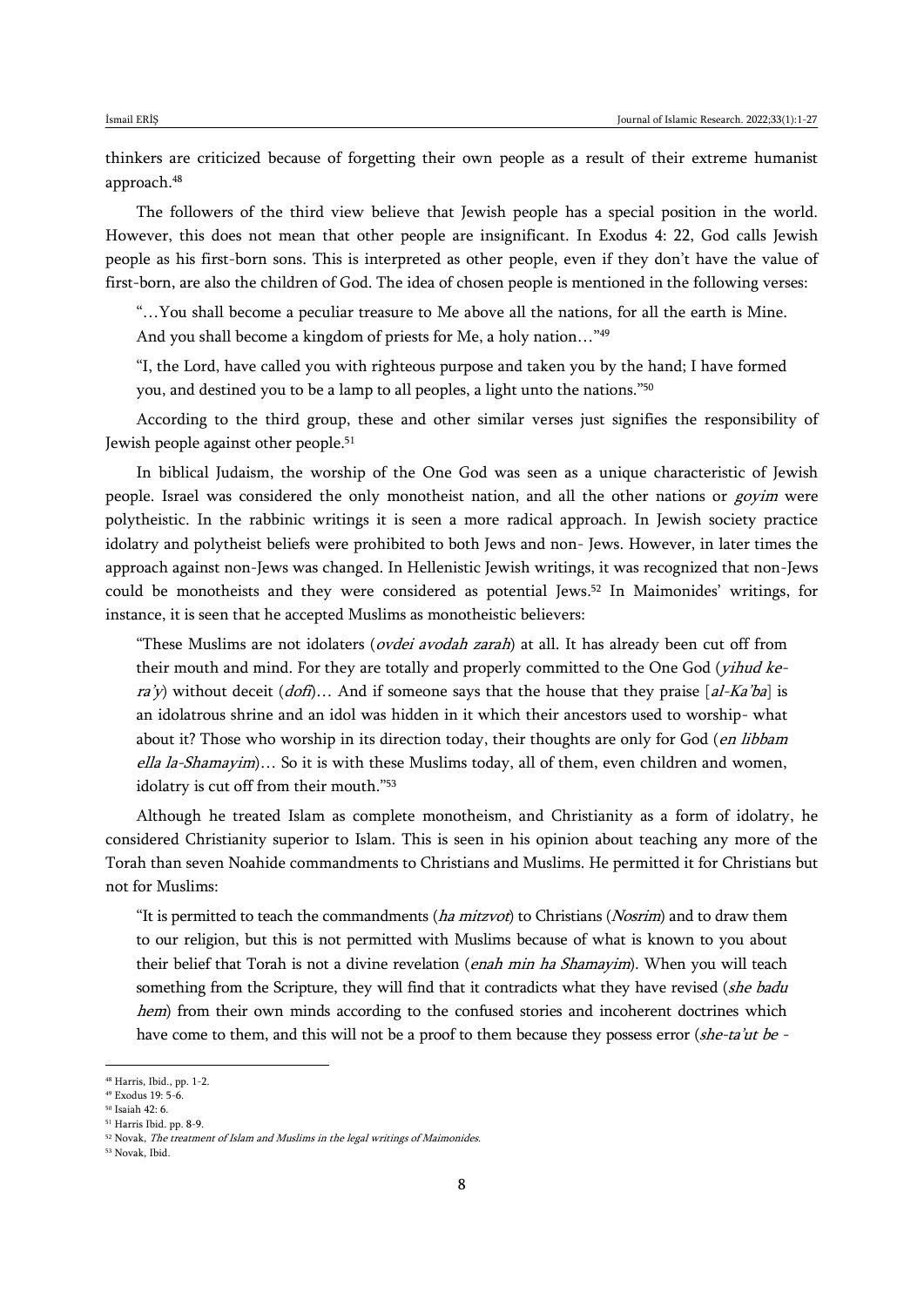yadehem),… but the uncircumcised ones believes that the version (nusah) of the Torah has not changed, only they interpret it with their faulty exegesis … But when these scriptural texts will be interpreted with correct exegesis ('al ha-perush ha-nakhon), it is possible that they will return to the good… There is nothing that they will find in their Scriptures which differs from ours."<sup>54</sup>

It is also seen that according to Maimonides the superiority of Judaism over Christianity and Islam is not because of its monotheistic character, but because of the superiority of Mosaic prophecy whose product is the Torah. Mosaic prophecy is the full expression of original monotheism. Any contradiction with this original monotheism would render the subsequent prophecy false.<sup>55</sup>

Like in Judaism, in Islam too there are different rules for believers and non-believers. They are not equal not only in the Hereafter but also in this world. Making such a distinction among the subjects of an Islamic state is one of the controversial topics of the Islamic law. Especially Western scholars pay attention to the inequality of Muslims and non-Muslims.<sup>56</sup> On the other hand Muslim scholars such as Muhammad Hamidullah and Muhammad Sharif Chaudhry, think that such a distinction is very normal in an ideological state. If a believer in God or a capitalist is considered as a stranger in communist countries, it should not be surprising if a Non-Muslim should be regarded as a stranger in the land of Islam. As in every other ideological system, Islam naturally makes distinction between who accepts its ideology and who does not.<sup>57</sup>

In Islamic sources, naturally believing in Islam is accepted superior to believing into the other religions. Like Jews in a Jewish society, Muslims in a Muslim region are the full citizens and only they enjoy the rights of full citizenship. All others have the benefit of rights varying degrees according to their relationship to the Muslims.<sup>58</sup> This is mentioned in the 139<sup>th</sup> verse of 3<sup>rd</sup> surah: "...You will be superior if you are indeed (true) believers". However, a full freedom is granted to non-Muslims about choosing to believe in Islam or not.

The following verses, *ahadith*, and historical evidences show Islamic approach about the religious freedom of non-Muslims:

"There is no compulsion in religion. Verily, the Right Path has become distinct from the wrong path. Whoever disbelieves in  $T\bar{a}gh\bar{u}t$  and believes in Allah, and then he has grasped the trustworthiest handhold that will never break. And Allah is All-Hearer, All-Knower."<sup>59</sup>

This verse and others<sup>60</sup> prescribe that there should be no compulsion in religion. Both *dhimmis* and musta'mans have the right of choosing and living according to the rules of whatever religion they choose. They have an assurance regarding their safety and conscience.<sup>61</sup> In another verse Allah says that nobody even the Prophet himself has the right of compulsion:

"And had your Lord willed, those on earth would have believed, all of them together. So, will you (O Muhammad SAW) then compel mankind, until they become believers?"<sup>62</sup>

<sup>54</sup> Novak, Ibid. <sup>55</sup> Novak, Ibid.

<sup>&</sup>lt;sup>56</sup> Ronald L. Nettler, "Dhimmi", *Oxford Encyclopedia of Modern Islamic World*, New York, 1995.

<sup>57</sup> Muhammad Hamidullah, Introduction to Islam, New Delhi, 1992, pp. 200-201; Muhammad Sharif Chaudhry, Non-Muslim Minorities in an Islamic State, Lahore, 1995, pp. 5-16.

<sup>&</sup>lt;sup>58</sup> Majid Khadduri, *War and Peace in the law of Islam*, Baltimore, 1955, p. 163.

<sup>59</sup> The Noble Qur'an 2: 256.

<sup>60</sup> Such as the Noble Qur'an 18: 29; 109: 1-3.

<sup>&</sup>lt;sup>61</sup> Muhammad Yusufuddin, Islamic State: Treatment of Non-Muslim Subjects, Islamic literature, 1966; Muhammad Hamidullah, "Status of Non-Muslims in Islam", Majallat al Azhar, November & December, 1973.

<sup>62</sup> The Noble Qur'an 10: 99.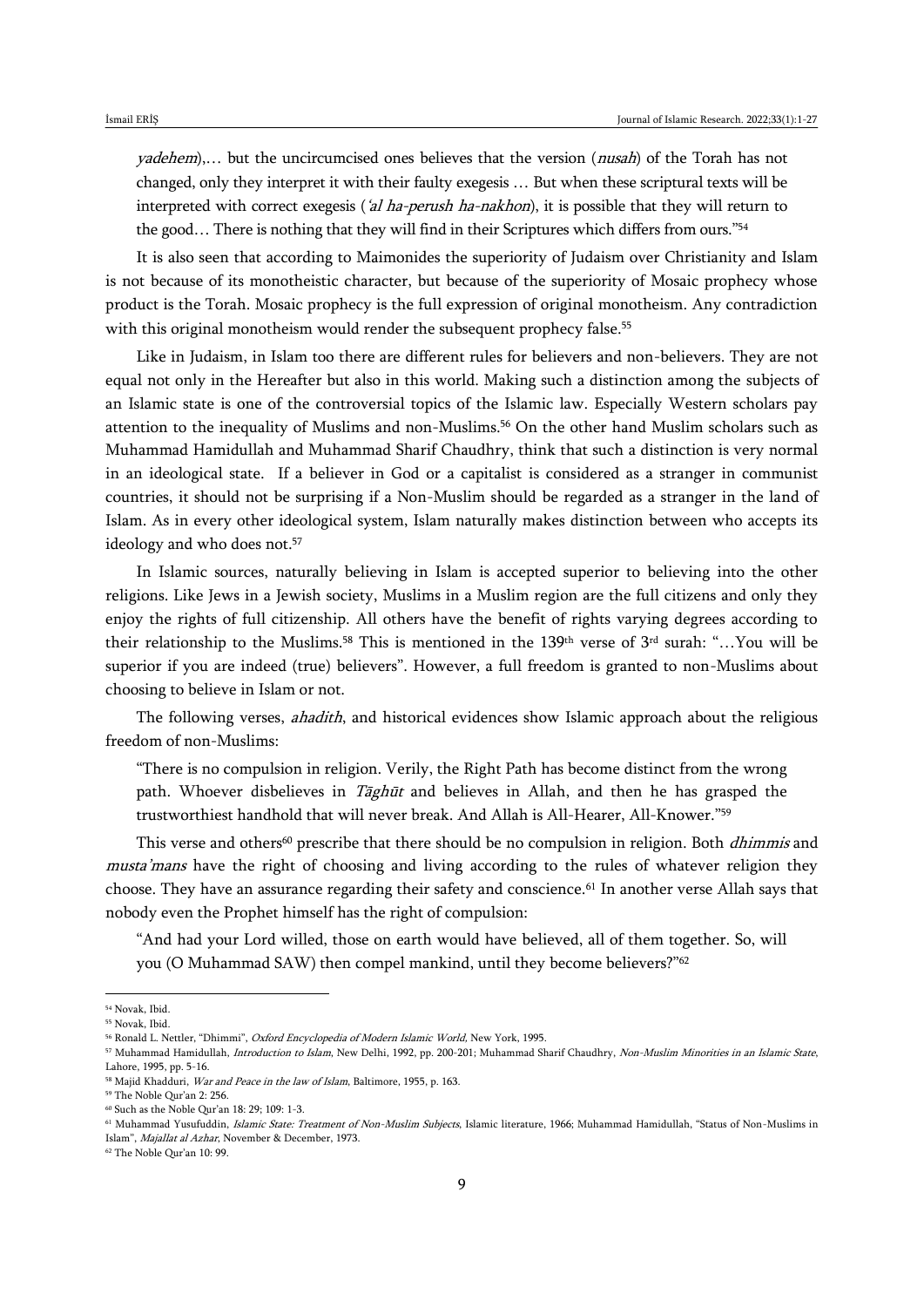The Prophet himself applied the best example of this freedom. When he established the first Islamic state in Medina, which was a confederacy as a sequence of the multiplicity of the population groups, Muslims and other religious groups in Medina signed a constitution. The clauses of this Constitution have completely come down to us. Especially the 25<sup>th</sup> clause is important about the religious rights of the subjects of Islamic state:<sup>63</sup>

"To Muslims their religion and to Jews their religion"<sup>64</sup>

I also want to mention two sayings of the Prophet about the protection of the rights of the non-Muslims. When he was on his deathbed, he said:

"Observe scrupulously the protection accorded by me to non-Muslim subjects"<sup>65</sup>

In another saying reported by Abu Dawud, he says:

"Whoever oppresses the non-Muslim subjects, shall find me to be their advocate on the day of the Resurrection (against the oppressing Muslims)."<sup>66</sup>

One of the natural results of religious freedom is the freedom of religious education. According to Muhammad Hamidullah, in the time of the Prophet, the Jews of Medina had their Bait al-Midras that was both a synagogue and educational institute. He says regarding to the Christians, when the Prophet made an agreement with the Christians of Najran, he granted them not only for the security of the person and property of the inhabitants, but also left the appointment of bishops and priests to the Christian community itself.<sup>67</sup> According to this agreement, if they do not break the conditions of the agreement, they will not be compelled to change their religion, their place of worships will not be demolished, and their priests will not be forced to leave their places.<sup>68</sup> During the Caliphate of 'Umar, the similar rules are seen in the treaty of Muslims with Christians whereby Jerusalem surrendered to the Muslims.<sup>69</sup>

Another significant verse about the religious rights of non-Muslims is the following:

"And insult not those whom they (disbelievers) worship besides Allah, lest they insult Allah wrongfully without knowledge. Thus, We have made fair-seeming to each people its own doings; then to their Lord is their return and He shall then inform them of all that they used to do."<sup>70</sup>

 $\overline{a}$ 

<sup>70</sup> The Noble Qur'an 6: 108.

 $^{63}$  The summary of the relevant portion of the covenant is as follows:

<sup>&</sup>quot;Whoever among the Jews follows us shall have help and equality; they shall not be injured nor shall any enemy be aided against them. The Jews maintained their religion and the Muslims theirs'. Among th e Jews (belonging different tribes), so with their adherents: those who transgress and behave unjustly and sinfully hurt but themselves and their families. Loyalty is a protection against treachery. The close friends of Jews are as themselves. Each if attacked shall come to the help of the other. The Valley of Yathrib (Medina) shall be sacred and inviolable for all who join this treaty. Strangers under protection shall be treated on the same grounds as their protectors." Hamidullah, Majmu'at al-Wasaiq al-Siyasiyah lil-`ahd al-Nabawi wa- al-khilafah al-Rashidah, pp. 59-61.

<sup>&</sup>lt;sup>64</sup> Hamidullah, *Introduction to Islam*, p. 203; Chaudhry Ibid. p. 13.

<sup>&</sup>lt;sup>65</sup> Hamidullah, *Introduction to Islam*, p. 206, quoted from Mawardi, al-Ahkam al-Sultaniyah.

<sup>66</sup> Hamidullah, Introduction to Islam, p. 206.

<sup>&</sup>lt;sup>67</sup> Hamidullah "Status of Non-Muslims in Islam", Majallat al-Azhar, November & December, 1973; Huseyin Yilmaz, Kur'an'in Isiginda Muslim-Gayrimuslim Munasebetleri, Istanbul, 1997, p. 88. The summary relevant portion of the Prophet's letter to the Christians of Najran is as follows in Hamidullah's Majmu'at al-Wasaiq al-Siyasiyah lil-`ahd al-Nabawi wa-al-khilafah al-Rashidah pp.175-76.

<sup>&</sup>quot;To (the Christians of) Najran and the neighboring territories, the Security of Allah and the ple dge of His Prophet are extended for their lives, their religion and their property…to those present as well as the absent ones and others besides: there shall be no interference with (the practice of) their faith or their observances, nor any change in their rights or privileges; no bishop shall be removed from his bishopric, nor any monk from his priesthood, and they shall continue to enjoy everything great and small as heretofore; no image or cross shall be destroyed; they shall not be oppressed suppressed; they shall not practice their rights of blood-vengeance as in the days of ignorance; no tithes shall levied on them nor shall they be required to furnish provisions for the troops, nor shall troops be quartered on them."

<sup>68</sup> Yilmaz, Ibid. p. 88.

<sup>&</sup>lt;sup>69</sup> See for the details of the treaty Chaudhry, Ibid. pp. 13-14 quoted from Sir William Muir The Caliphate, its rise, decline and fall.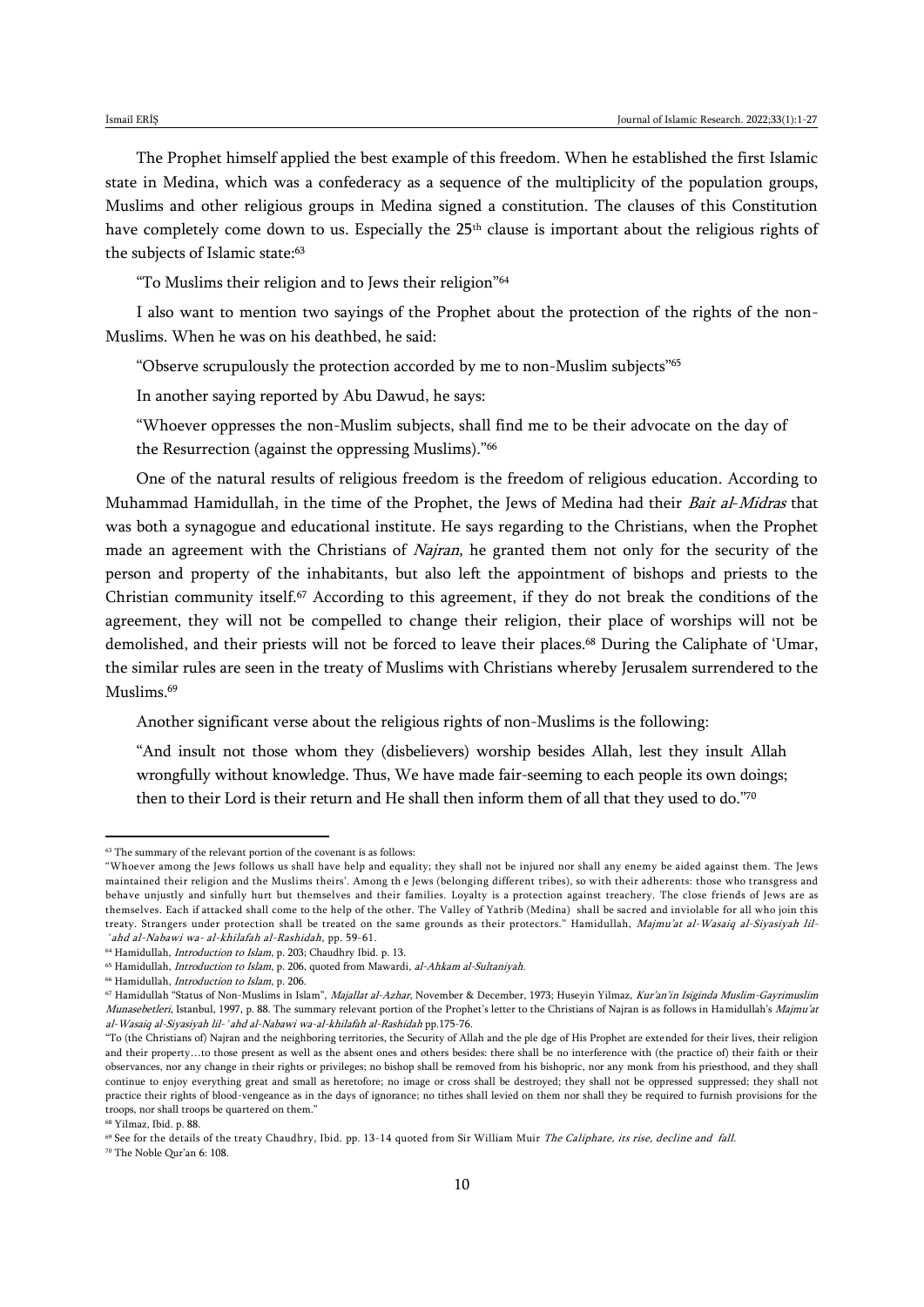In this verse, Allah prohibits to ridicule, and insult the religion of non-Believers. Even in the case of the propagation of Islam, Muslims are ordered to be very polite and respectful to non-Muslims.<sup>71</sup> A. D. Muztar narrates a very good example related to this order. He says that the *dhimma* contract does not come to an end even if a *dhimmi* is found guilty of blasphemy. During the Caliphate of Abu Bakr, a Muslim officer severed one hand and two teeth of a woman singer who had sung blasphemous songs about the Muslims. Abu Bakr disapproved this and said shirk (polytheism) is the greatest of all the sins. So if a Muslim state tolerated their major sin, and allowed to live among the Muslims, their minor sins could also be tolerated.<sup>72</sup>

There is a similar view in Judaism. Crimes against non-Jews are considered worse than the crimes against Jews, because it might cause profanation of God's Name. It is illustrated as follows in Tosefta:

"One person robs a non-Jew must return the article to the non-Jew; stealing from a non-Jewish person is worse than stealing from a Jewish person, because it constitutes a desecration of God's name."<sup>73</sup>

Muslim scholars also established some rules about the places of worship. According to these rules, if the city is established by Muslims, non-Muslims are not allowed to build temples. If the city had been under the rule of non-Muslims and then it was conquered by force, non-Muslims are not allowed to build new temples even if the old temples are not demolished. If Muslims conquer a city with an agreement, the situation of the temples depends on the agreement rules. Although these are the rules, in practice, non-Muslims have been allowed to build new ones.<sup>74</sup> For example, Adud al-Dawla, the Buwaihid ruler gave permission to his Christian minister Nasr ibn Harun to build new churches for the Christians in his country.<sup>75</sup> Another good example about the situation of place of worships happened during the time of Abbasid Caliph Hadi. His governor of Egypt, Ali b. Sulayman demolished some churches in Egypt. Ali was dismissed by the next Caliph Harun, and Musa ibn Ali was appointed as governor. Musa asked the opinion of Muslim *ulama* or Muslim scholars. Al Layth ibn Sa'd judged that all demolished churches had to be reconstructed and the state treasury had to pay the expenses, because all of those churches had been constructed during the time of the companions of the Prophet and they had approved them.<sup>76</sup>

As I mentioned above Islam is against the pressure over the right of choice. This is applied not only to the non-Muslim subjects of Muslim state but also to the victims of racial, religious, political and other persecutions outside the Muslim world. In practice, people under the pressure of another ideology found shelter and refuge in the land of Muslim state. The right of asylum is granted by the following verse:

"And if anyone of the *Mushrikūn* (polytheists, idolaters, pagans, disbelievers in the Oneness of Allah) seeks your protection then grant him protection, so that he may hear the Word of Allah (the Qur'an), and then escort him to where he can be secure, that is because they are men who know not."<sup>77</sup>

<sup>71</sup> The Noble Qur'an 16; 125, and 29; 46.

<sup>72</sup> Muztar, Ibid. p. 71. <sup>73</sup> Harris, Ibid.

<sup>74</sup> Ahmet Ozel, "Gayri Muslim", Turkiye Diyanet Vakfi Islam Ansiklopedisi, Istanbul, 1988; Muztar, Ibid. p. 70; Arthur Stanley Tritton, The Caliphs and their Non-Muslim Subjects, London, 1970, p. 38.

<sup>75</sup> Muztar, Ibid. p. 70. <sup>76</sup> Muztar, Ibid. p. 71.

<sup>77</sup> The Noble Qur'an 9: 6.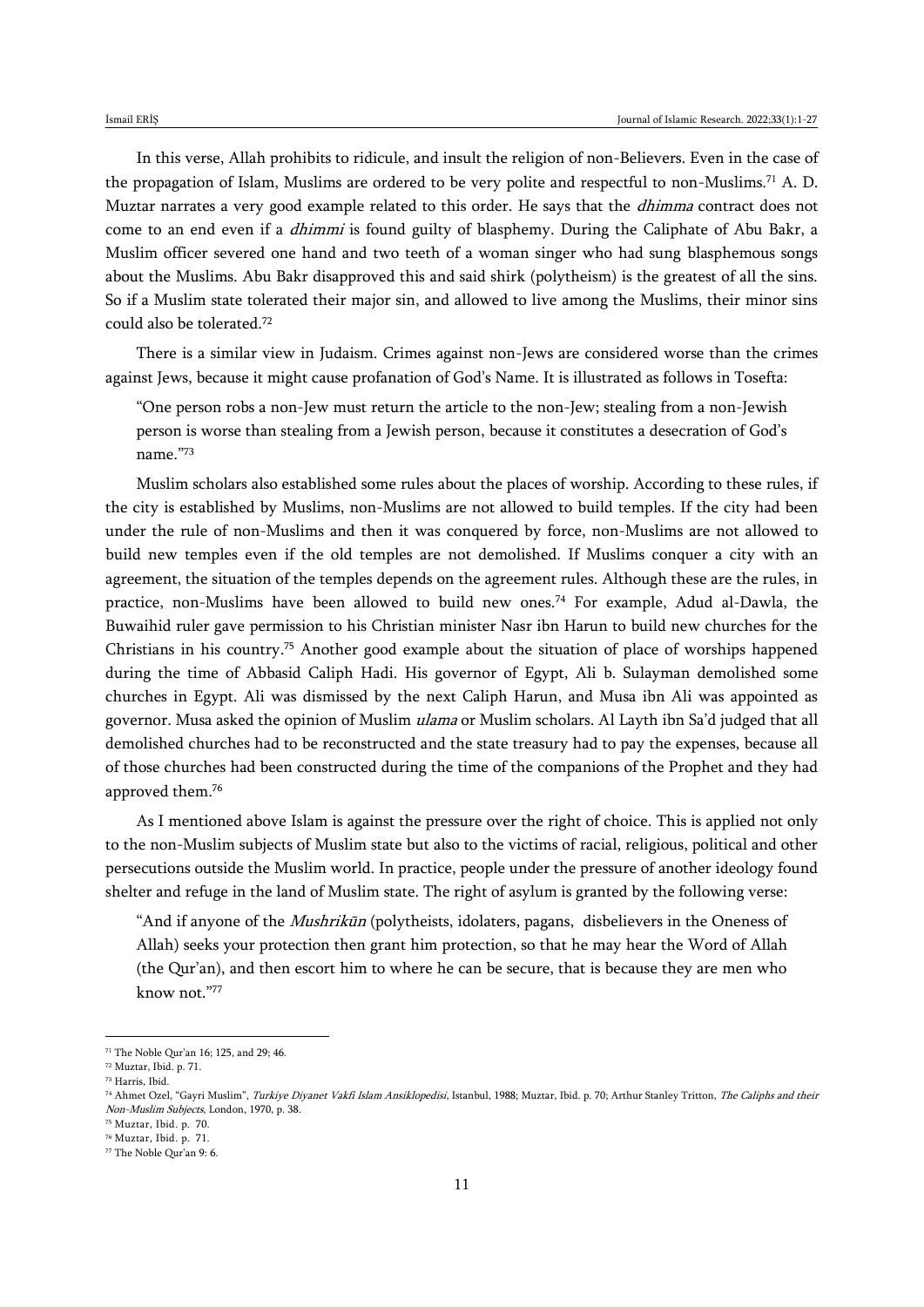# III. CIVIL LAW RULES

## 1. RULES RELATED TO FAMILY LAW

In Judaism, one of the prohibited marriage types is mixed marriage. It is defined as a marriage of a non-Jew to a Jew, i.e., one born of Jewish parents or whose mother alone was Jewish, or who has become a proselyte in accordance with Jewish law<sup>78</sup> The basis of this prohibition is the following verses:

"When Jehovah your God shall bring you into the land to which you are going to posses it, and He has cast out many nations from before you, the Hittites, and the Girgashites, and the Amorites, and the Canaanites, and the Perrizzites, and the Hivites, and the Jebusites, seven nations greater and mightier than you; and when Jehovah your God shall deliver them before you, and you shall smite them, (then) you shall utterly destroy them; you shall cut no covenant with them, nor show mercy to them; Nor shall you make marriages with them you shall not give your daughter to his son, nor shall you take his daughter to your son. For he will turn away your son from following Me, that they may serve other gods; so will the anger of Jehovah be kindled against you, and He will destroy you quickly."<sup>79</sup>

According to one interpretation of these verses, the prohibition of mixed marriage is limited just with those seven nations mentioned in the first verse. Others think that although in some other cases, such as dietary rules, there is difference between monotheists and polytheists,<sup>80</sup> about the prohibition of intermarriage there is no difference among non-Jews, because the reason for prohibition is explained after saying "Nor shall make marriages with them…" as "For he will turn away your son from following Me", and this includes all people who would turn Jewish children away.<sup>81</sup> According to Jewish scholars mixed marriage is legally invalid, consequently it doesn't have any legal consequences. For example, it doesn't change personal status. Regular inheritance rules as in a valid marriage such as the husband's right to inherit his wife's estate, are not applicable for mixed marriage.<sup>82</sup>

In Islamic law there are three different situations about intermarriage:

- A. Muslim men's marriage with possessors of Scriptures
- B. Muslim men's marriage with others
- C. Muslim women's intermarriage

### A. Muslim Men's Marriage with Possessors of Scriptures

According to majority of Muslim scholars, it is allowed for Muslim men to marry a woman who is ahl alkitab. Abdullah Ibn 'Umar, one of the companions of the Prophet, think that it is makruh or objectionable.<sup>83</sup> As I mentioned in the first chapter, there is a disagreement among the Muslim scholars about the extent of the term *ahl kitab*. The effect of this disagreement is also seen about intermarriage. Majority of scholars think that the permission of intermarriage is just for marriage with Christian and

<sup>78</sup> Ben Zion Scheresschewsky, "Mixed Marriage", in The principles of Jewish Law edited by Menachem Elon,

Jerusalem, 1975, p. 376-77.

<sup>79</sup> Deut. 7; 1-4.

<sup>80</sup> Novak, Ibid.

<sup>81</sup> Scheresschewsky, Ibid. <sup>82</sup> Scheresschewsky, Ibid.

<sup>83</sup> Ibn Rushd (Averroes), Bidayat al-Mujtahid wa Nihayat al-Muqtasid, pp. 51-2; Zaydan, Ibid. pp. 34-42.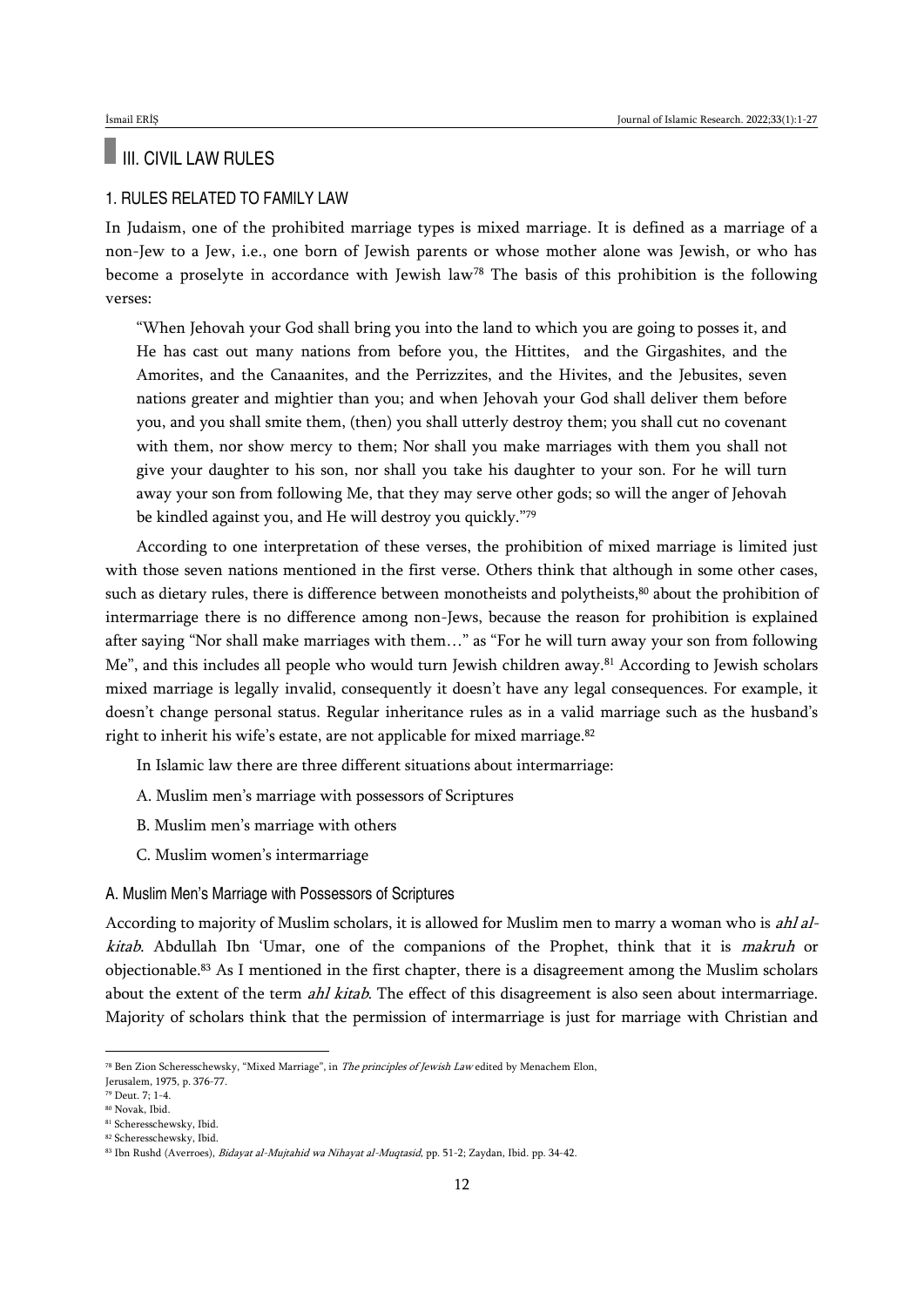Jewish women. However, there is a debate about intermarriage with Majusi and Sabean women. Majority of scholars do not permit marriage with *Majusi* women, because they do not accept them as a group of *ahl al-kitab*. While Zahiri scholars and Abu Sawr permit intermarriage with them.<sup>84</sup> Their evidence is a *hadith* narrated from the Prophet:

"Treat them (*majus*) like treatment ahl al-kitab."85

It is also narrated that one of the companions, Huzayfa was married with a Majusi woman.<sup>86</sup> Some Shiite scholars give permission for **متعة** mut'a or temporary marriage not for permanent marriage.<sup>87</sup> As regards to the Sabean women there are two opposite opinions. The scholars who accepted them as a group of ahl al-kitab, such as Imam Abu Hanifa, permitted their marriage. However, majority of scholars disapproved their marriage.<sup>88</sup> The permission of marriage with ahl kitab women is given to Muslim men in the following verses:

"(Lawful to you in marriage) are chaste women from the believers and chaste women from those who were given the Scripture (Jews and Christians) before your time, when you have given their due *Mahr* (bridal money given by the husband to his wife at the time of marriage), desiring chastity (i.e. taking them in legal wedlock) not committing illegal sexual intercourse, nor taking them as girl-friends. And whosoever disbelieves in the Oneness of Allah and in all the other Articles of Faith [i.e. His (Allah's), Angels, His Holy Books, His Messengers, the Day of Resurrection and Al Qadar (Divine Preordainments)], then fruitless is his work, and in the Hereafter he will be among the losers"<sup>89</sup>

Another evidence for their opinion is the practice of some companions of the Prophet.<sup>90</sup> According to Muslim scholars, the only condition for this permission is that the ahl kitab woman must be chaste. This is declared in the following verse:

"The adulterer marries not but an adulteress or a *Mushrikah* and the adulteress none marries her except an adulterer or a *Mushrik* [and that means that the man who agrees to marry (have a sexual relation with) a *Mushrikah* (female polytheist, pagan or idolatress) or a prostitute, then surely he is either an adulterer, or a *Mushrik* (polytheist, pagan or idolater, etc.) And the woman who agrees to marry (have a sexual relation with) a *Mushrik* (polytheist, pagan or idolater) or an adulterer, then she is either a prostitute or a *Mushrikah* (female polytheist, pagan, or idolatress, etc.)]. Such a thing is forbidden to the believers (of Islamic Monotheism)."<sup>91</sup>

Some scholars also say that this permission is just for the women who are *dhimmis* and *musta'mans*. Marriage with *ahl al-harb* is not permitted.<sup>92</sup>

<sup>84</sup> Qurtubi, Ibid., vol. 6, p. 51-54.

<sup>85</sup> Yaqub Abu Yusuf, Kitab al Kharaj, p. 143, Cairo, 1999; The following hadiths is another version of this hadith which has been used as an evidence for prohibition of intermarriage with Majusi women by Majority of scholars: سنوا بالمجوس سنة اهل الكتاب غير ناكحي نسائهم وال اكلي ذبائحهم

<sup>&</sup>quot;Treat them (*majus*) like treatment ahl al-kitab except do not marry their women and do not eat their slaughtered animals"

<sup>86</sup> Ibn Qudamah, Ibid., vol. 7, p. 53-54; Zaydan Ibid., pp. 345-46.

<sup>87</sup> Muhammad Jawad Maghniyah, Fiqh al-Imam Ja'far al-Sadiq, vol. 5, Beirut, 1984, pp. 208-11.

<sup>88</sup> Ibn Qudamah, Ibid., vol. 7, p. 53.

<sup>89</sup> The Noble Qur'an 5: 5.

<sup>90</sup> "For instance, Talha ibn Ubaydullah married with a Jewish woman from Syria". Zaydan, Ibid. p. 342.

<sup>91</sup> The Noble Qur'an 24: 3.

<sup>92</sup> Tabari, Ibid., vol. 6, p. 108; Qurtubi, Ibid., vol. 6, p. 53; Muhammad ibn al-Hasan Shaybani, Sharh Kitab al- Siyar al-kabir, vol. 1, Cairo, 1971, p. 337.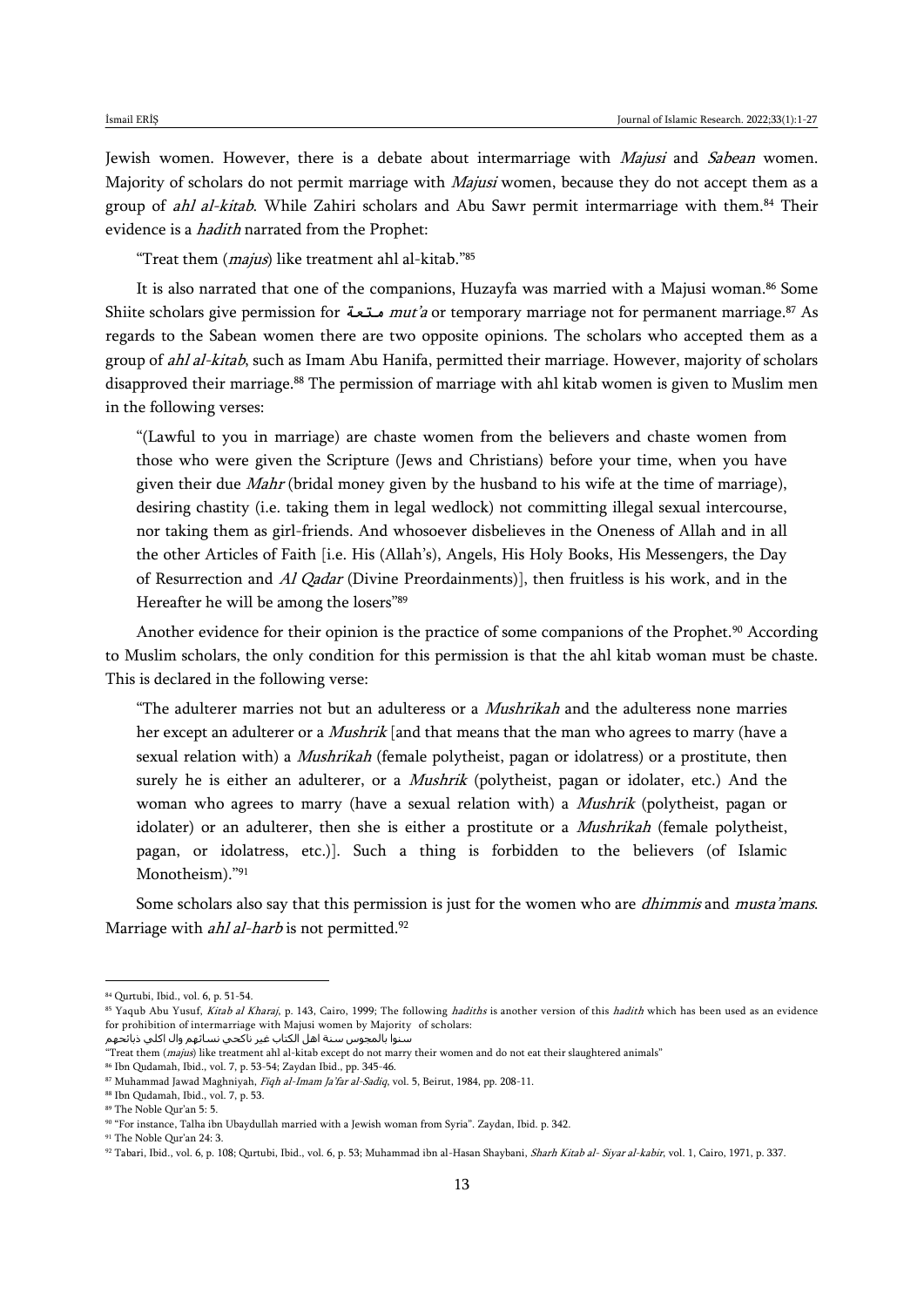#### B. Muslim Men's Marriage with Others

It is unanimously accepted that marriage with other than ahl-kitab women is prohibited in Islam. This is mentioned in the following verse:

"And do not marry Al-Mushrikāt (idolatresses, etc.) till they believe (worship Allah Alone). And indeed, a slave woman who believes is better than a (free) *Mushrikah* (idolatress, etc.), even though she pleases you. And give not (your daughters) in marriage to Al-Mushrikūn till they believe (in Allah Alone) and verily, a believing slave is better than a (free) Mushrik (idolater, etc.), even though he pleases you. Those  $(AI-Mushrikūn)$  invite you to the Fire, but Allah invites (you) to Paradise and Forgiveness by His Leave, and makes His  $Ay\bar{a}t$  (proofs, evidences, verses, lessons, signs, revelations, etc.) clear to mankind that they may remember"<sup>93</sup>

#### C. Muslim Women's Intermarriage

As regards to Muslim woman, like in the case of men's marriage other than ahl al- kitab, it is unanimously accepted that she cannot marry with a non-Muslim man.<sup>94</sup> There is no difference between ahl kitab and others. This is mentioned in the above-mentioned verse.<sup>95</sup> The reason of prohibition of intermarriage with ahl kitab for Muslim women, while it is permitted for Muslim men, is that Muslim family is patriarchal family. So every newborn is related to the father to the contrary of Judaism. 96

### 2. FINANCIAL RELATIONS

#### A. General Rules

In Islamic law there is a general rule about transactions of non-Muslims. According to this rule they are under the same regulations with Muslims about their transactions.<sup>97</sup> This equality is seen all their economic activities, like renting, buying, and selling. They even have equal rights about pre-emption. If anybody sells his property, the neighbor has priority over the stranger.<sup>98</sup> The situation of *dhimmis* and musta'mans about the regulations are the same. The only exception for this rule is about the types of merchandise. In addition to the freely transaction right with allowed commodities for Muslims, they even have the right of transaction among the non-Muslim community with some goods which is forbidden to the Muslims, such as alcoholic beverages, and pig meat.<sup>99</sup>

In both of the religions there is a special situation about usurious transactions. In Judaism, usury is prohibited among the Jews while it is permitted against strangers. Prohibition of usury among Jews is mentioned in Exodus 22: 25 and Leviticus 25: 35 -37:

"If you lend money (to) my people, the poor with you, you shall not be as a money-lender to him. You shall not put interest on him."

"And when your brother has become poor, and his hand has failed with you, then you shall uphold him; he shall live with you as an alien and a tenant. You shall take no interest from

<sup>93</sup> The Noble Qur'an 2: 221.

<sup>94</sup> Muztar, Ibid. p. 71.

<sup>95</sup> The Noble Qur'an 2: 221.

<sup>96</sup> Yilmaz, Ibid. pp. 115-6. <sup>97</sup> Zaydan, Ibid. p. 547.

<sup>98</sup> Hamidullah, "Status of non-Muslims in Islam", Majallat al-Azhar, December 1973.

<sup>99</sup> Zaydan Ibid. pp. 551-560.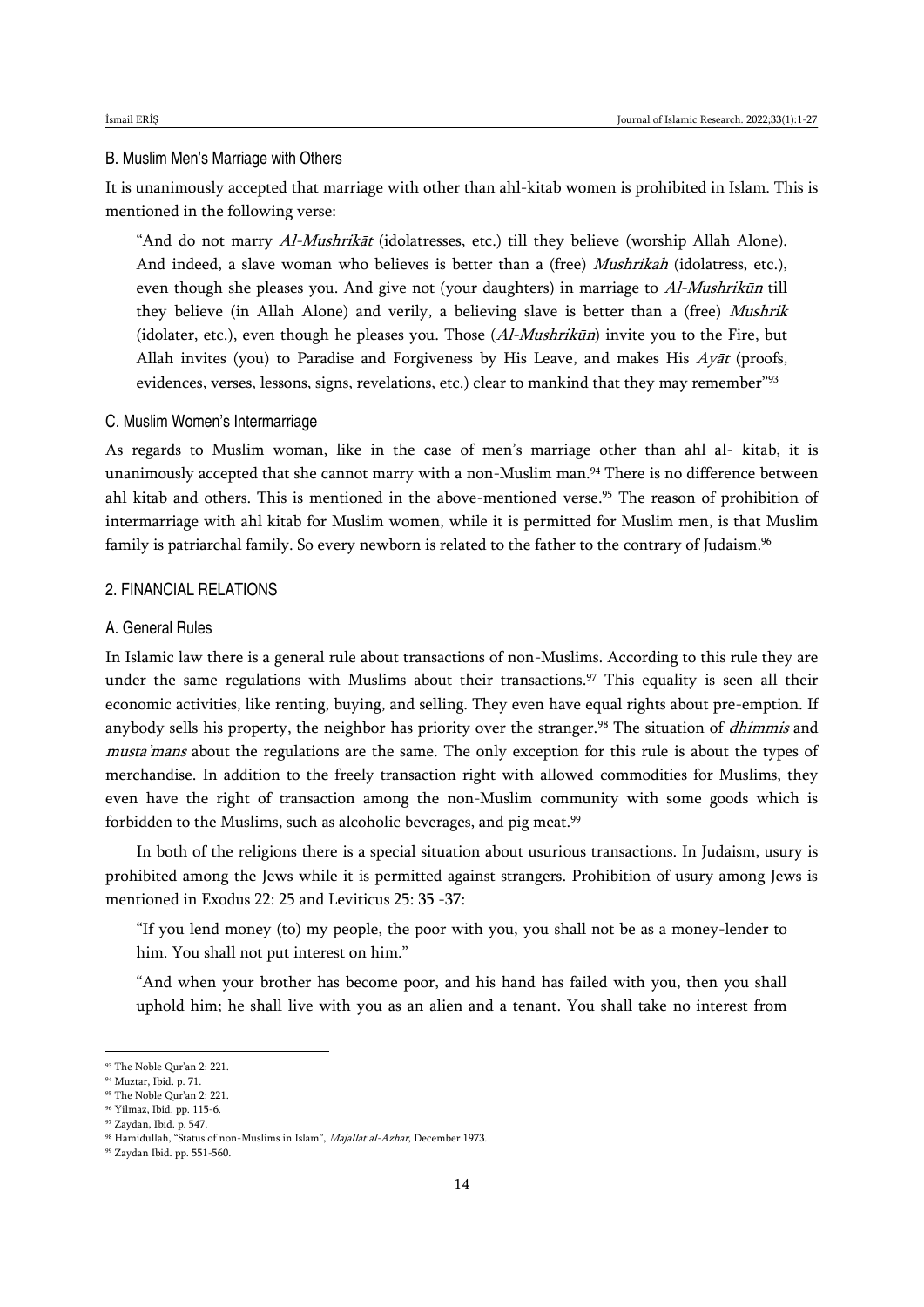him, or increase, and you shall be afraid of your God; and your brother shall live with you; you shall not give money to him in interest and you shall not give your food for increase".

However, in Deuteronomy 23: 19-20, usury is permitted against strangers:

"You shall not lend at interest to your brother: interest of money, interest of food, interest of anything which is loaned at interest. You may lend to a stranger at interest, but you shall not lend at interest to your brother; so Jehovah your God may bless you in all that you put your hand (to), in the land where you go to possess it".

Although, all kind of interest is prohibited among the Jews, in practice some evasions are seen about the prohibition. For instance, Jews used non-Jews as intermediaries for interest bearing transactions between two Jews.<sup>100</sup>

There is a similar discussion among the Muslim scholars related to this topic. It is unanimously accepted by Muslim scholars that riba **ربو** or interest is prohibited among the Muslims wherever they are. It is prohibited for non-Muslim living in the land of Islam, too. However, there is a disagreement about interest-bearing trade between Muslims and non- Muslims inside the borders of dār al-harb. Maliki, Shafii, Hanbali, Zahiri and Hanafi scholar Abu Yusuf (d. 182 ah/ 798 ad) have the same opinion. According to them, riba is prohibited for Muslims for every condition. They think that the verses and ahadith, which prohibit *riba*, are for every condition. According to them *riba* is prohibited for non-Muslims too like Muslims.<sup>101</sup> Imam Abu Hanifa and Muhammad disagree them. On the condition that Muslim is the receiver party of the interest, they permit interest-bearing transactions in the borders of dār al-harb. They have the same opinion about getting non-Muslim's money by their consent like gambling, selling swine or meat of a dead animal to them. Their first evidence is a *hadith* narrated from the Prophet:

"Interest rule is not applied between Muslim and non-Muslim on the land of Kufr."<sup>102</sup>

Another evidence is that Abbas uncle of the Prophet had made interest-bearing transactions in Mecca after the prohibition of riba. The Prophet hadn't prevented him before the conquest of Mecca.<sup>103</sup> Jafari scholars agree with Imam Abu Hanifa and Muhammad about this subject. They use another hadith as an evidence:

"Prophet said that there is no *riba* between us and a group that we fight against them. We take from them a thousand *dirham* in return for a *dirham*. We don't give them".<sup>104</sup>

Non-Muslim subjects can freely possess property in Muslim land. However, in Judaism, it is seen that there is an opposite approach. Some Jewish scholars think that there is consensus about that aliens cannot possess land in Jewish society.<sup>105</sup> Selling land to a gentile in disregard of a neighbor's preemption right was also seen as a offence for the punishment of isolation from his community.<sup>106</sup> On the other hand Muslim scholars unanimously accepted that if non-Muslims completely perform their financial requirements towards the Muslim state, Muslim government had to protect their property.<sup>107</sup>

<sup>100</sup> Haim H. Cohn, "Usury", in The principles of Jewish Law, edited by Menachem Elon, pp. 500-505.

<sup>101</sup> Malik ibn Anas, Al-Mudawwanah al-Kubra, Volume: 6, Beirut, 1994, p. 271; Sarakhsi, Al-Mabsut, Volume: 14, p. 56; Shafii, al Umm, Volume: 7, pp. 358-59; Abu Jaghfar Muhammad Ibn Jarir al-Tabari, Ikhtilaf al-fuqaha', Beirut, 1980, pp. 82-3.

<sup>102</sup> Sarakhsi, Al-Mabsut, Volume: 10, p. 28; Muhammad ibn Idris al Shafii, al Umm, Volume:7, 1900, pp.358-359.

<sup>103</sup> Sarakhsi, Ibid. Volume: 10, p. 28; Volume: 14, p. 57.

<sup>104</sup> Muhammad Jawad Maghniyah, "Fiqh al Imam jafar al sadiq", Volume: 3, Beirut, 1984, p. 278.

<sup>&</sup>lt;sup>105</sup> D. Kellerman, "הות Gerr; גרות Geruth; מגורים Meghurim" in Botterweck, Theological Dictionary of the Old Testament, Michigan, 1975, pp. 439-50. <sup>106</sup> Cohn, "Herem", in The principles of Jewish Law, edited by Menachem Elon, pp. 539-544.

<sup>107</sup> Yusuf Qaradawi, Ghayr al Muslimin fi al Mujtama' al Islami, Cairo, 1977, p. 15.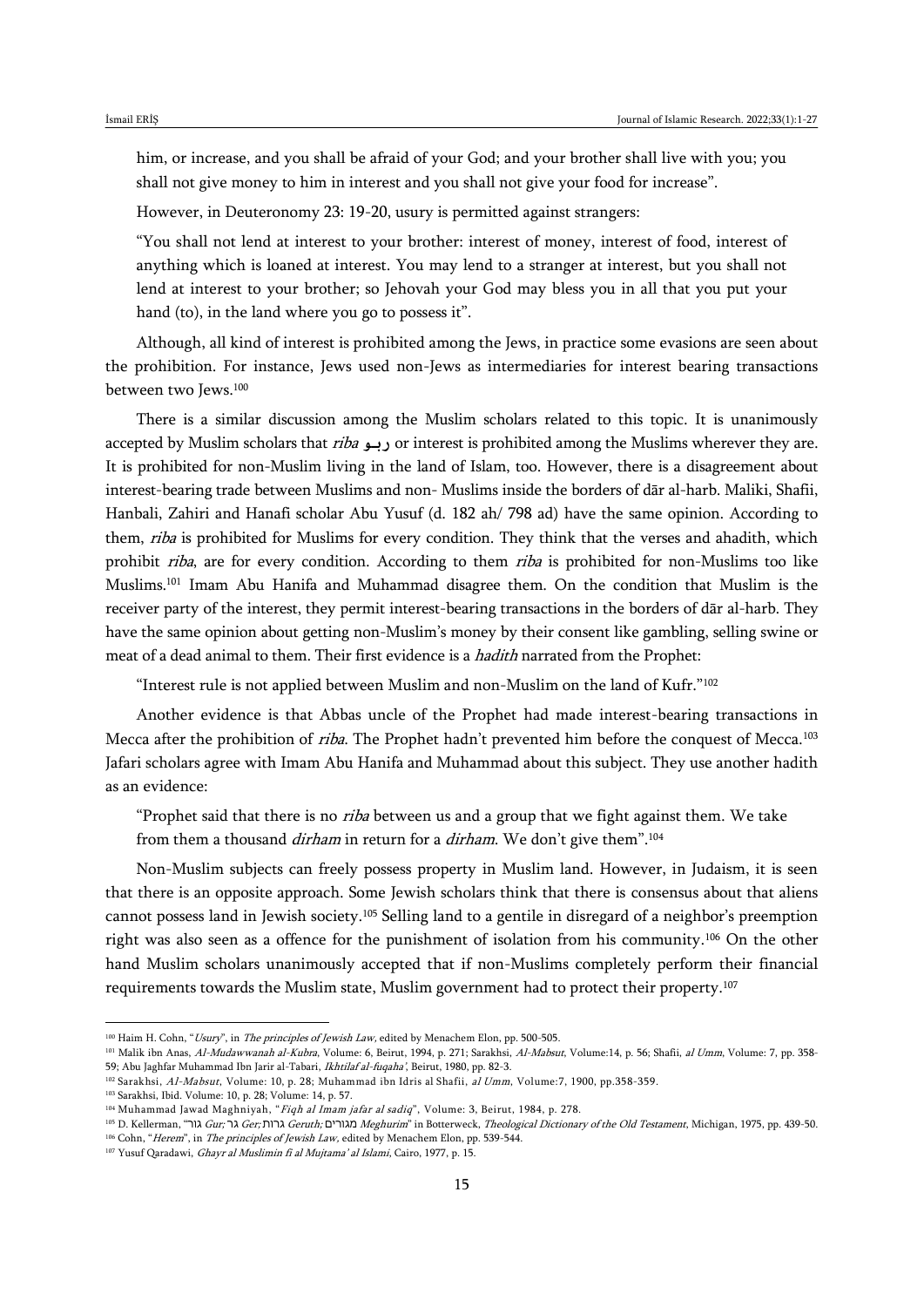There are some debates among the Muslim scholars related to protection of non- Muslims' possessions. According to Hanafi and Zaydi scholars if a Muslim damage a non- Muslim's alcoholic beverage or something else, which is permitted to non-Muslims but forbidden to Muslims, he must compensate the damage. Because even if these materials are invaluable for Muslims, they are valuable for non-Muslims. Although Shafii and Hanbali scholars have the opposite opinion, in practice the first opinion is the preferred one.<sup>108</sup> Muhammad Hamidullah narrates another good example about the right of possessing property. In the time of the caliph 'Umar some Muslims took a piece of land belonging to a Jew violently, then built a mosque on it. Learning the news, the caliph ordered knocking down the mosque and restoring the land of the Jew. Professor Hamidullah also says that this house of the Jew still exists.<sup>109</sup>

I also would like to mention a rule about the penalty of theft, which is related to the topic. All Muslim scholars agree with that there is no difference about the enforcement of the penalty of theft whether the victim is a Muslim or non-Muslim. If a Muslim steals the property of a non-Muslim, he deserves the same penalty when he steals the property of a Muslim.<sup>110</sup>

B. Financial Responsibilities of Believers and Non-Believers

a. Financial Responsibilities of Non-Muslims in an Islamic State

In this chapter I would like to deal with the financial responsibilities of non-Muslims in an Islamic state. Non-Muslims who have dhimma agreement with Muslim state are accepted as citizens of the Muslim state. Consequently, like for the Muslim citizens, there are some financial requirements for the non-Muslim subjects in an Islamic state. According to Islamic law, three kinds of taxes are charged from non-Muslims:

- a. Jizya b. Kharaj c. 'Ushr
- a. Jizya

The root of the word jizya comes from jaza **جزى** that means to reward, to punish, or to compensate.<sup>111</sup> In terminology, it refers to a kind of tax that is taken from non-Muslim subjects of an Islamic state. It is translated as capitation tax, poll tax, and protection tax. In the beginning of Islam this tax does not exist. It was towards the year 9 hijri, *jizya* was ordered by the following verse:

"Fight against those who believe not in Allah, nor in the Last Day, nor forbid that which has forbidden by Allah and His Messenger and those who acknowledge not the religion of truth (i.e. Islam) among the people of the Scripture (Christians and Jews), until they pay the  $jizya$ with wiling submission, and feel themselves subdued."<sup>112</sup>

The Prophet applied jizya to the Christians, Jews, and Zoroastrians. Later after the conquests of Persia, Iraq, Egypt, Palestine, and Syria it was collected from all non-Muslim groups belonging to any of

<sup>108</sup> Zaydan, Ibid. p. 553.

<sup>109</sup> Hamidullah, *Introduction to Islam*, pp. 210-11.

<sup>110</sup> Hamidullah, *Introduction to Islam*, pp. 210-11.

<sup>&</sup>lt;sup>111</sup> Hans Wehr, A dictionary of Modern written Arabic, New York, 1971.

<sup>112</sup> Noble Qur'an 9: 29.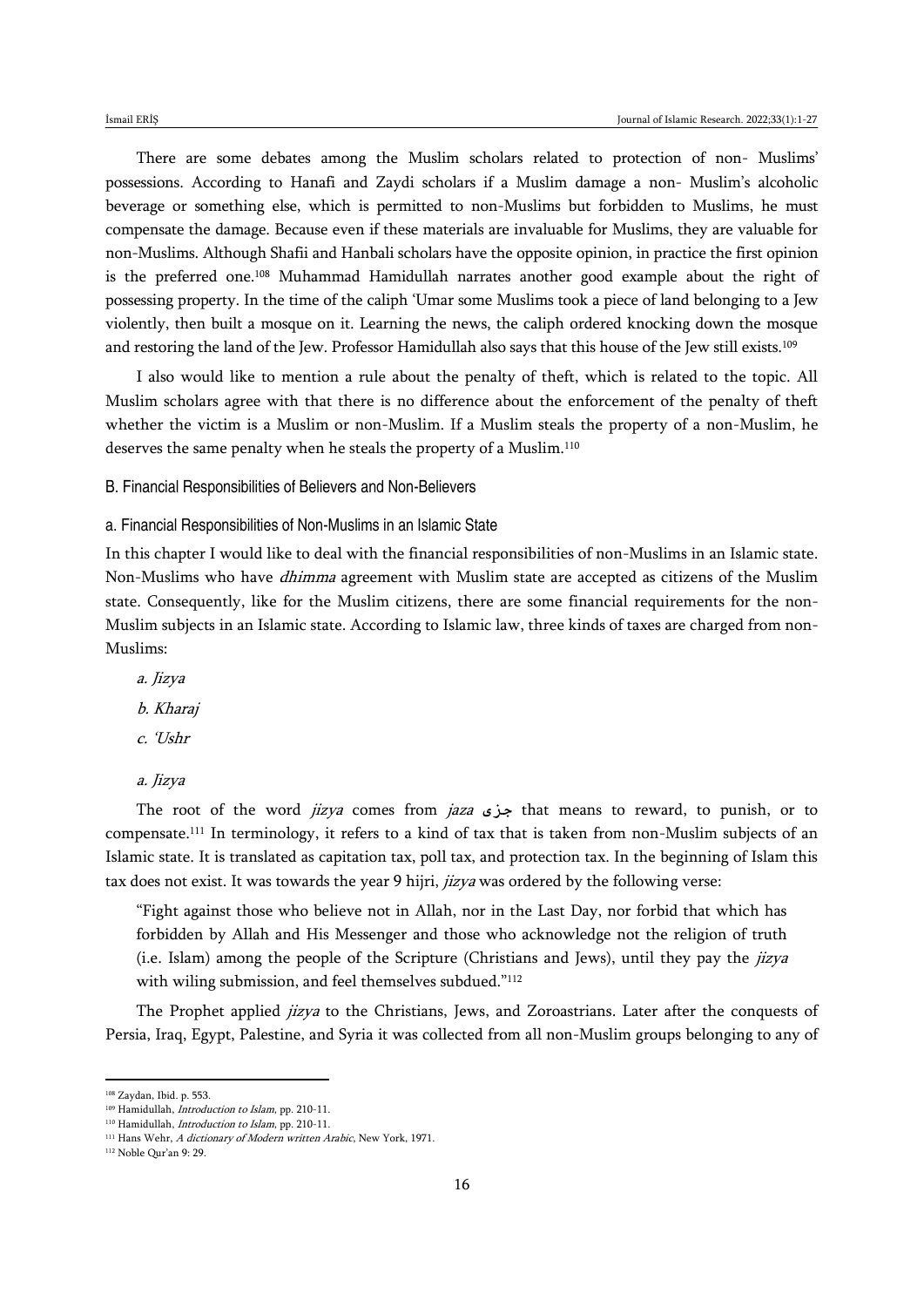faith during the time of the first four caliphs. This and the interpretation of the aforementioned verse caused disagreement among the Muslim scholars about from whom *jizya* should be charged. According to Imam Shafii, it can be applied only for Ahl Kitab and Zoroastrians. On the other hand, Imam Malik and some Hanafi scholars think that jizya can be applied all non-Muslim groups except the apostates.<sup>113</sup>

Only adult non-Muslim men who are able to fight in a battle pay Jizya. Non- combatants like women, children, the old, the sick, the blind, the insane, and the poor who cannot afford it are exempted from its payment.<sup>114</sup> Also it is seen that during the Islamic history, some non-Muslims were exempted from payment of *jizya* as a reward for them. For example, a non-Muslim Egyptian was rewarded by Caliph 'Umar for his project of digging the ancient canal from Fustat (Cairo) down to the Red Sea, so facilitating the maritime transport of the food stuffs of Egypt to Medina. Another example is shown by one of the sayings of the Prophet. He declared at the moment of death of his son, Ibrahim, "Had he survived, I would have exempted all the Copts from the  $jizya$ , as a mark of respect for Ibrahim's mother (who was a Coptic girl)". If a non-Muslim participated in military service, he was exempted from payment of *jizya*, too for that year.<sup>115</sup>

The amount of *jizya* was ten *dirhams* annually in the time of the Prophet, which was equal to the expenses of an average family for ten days.<sup>116</sup> However, during the time of caliph 'Umar, the rate of tax was increased and fixed according to the financial situation of non-Muslims. It was 4 *dinars* for rich, 2 dinars for middle class, and 1 dinar for lower class per person per year.<sup>117</sup>

There have been some discussions about the obligation of *jizya* on non-Muslim subjects. One of them is about why Muslim state forces such a tax on non-Muslim subjects. It is usually understood as a kind of tax that is imposed on non-Muslims because of their disbelief of Islam. However, after a comprehensive examination of the sources of Islamic law, it will be easily seen that it is not a tax taken in return for preserving the belief, because as we mentioned above, compulsion in religion is not accepted in the main sources of Islamic law. To understand the nature of *jizya*, one should bear in mind that non-Muslim subjects are exempted from the military duties. They are citizens of Muslim state and have the right to be protected from all assaults. For that reason, some Muslim scholars translate jizya as "protection tax". There are examples proving this. For example, Khalid ibn Walid declares in the treaty that he made with some town neighborhood of Hira: "If we protect you, then *jizya* is due to us, but if we do not, then it is not owed." In addition to that, even Muslim subjects of Muslim state were made to pay a tax similar to *jizya* if they were exempted from military services.<sup>118</sup>

The use of force in the collection of *jizya* is not allowed in Islamic law. The Caliph 'Umar issued a directive to Abu Ubaidah, the governor of Syria, the collector of taxes should not harm the non-Muslim subjects. According to Hanafi scholar Imam Abu Yusuf, if any Dhimmi who has to pay *jizya* dies before paying it, his successors are not responsible for paying it and it is not charged from the property that he left.

<sup>113</sup> Abu Yusuf, Ibid., p. 142; Qurtubi, Ibid., Volume:8, pp. 70-74.

<sup>114</sup> Chaudhry, Ibid. p. 46.

<sup>115</sup> Hamidullah, Introduction to Islam, p. 205.

<sup>116</sup> Hamidullah, Introduction to Islam, p. 204.

<sup>117</sup> Chaudhry, Ibid. p. 46.

<sup>&</sup>lt;sup>118</sup> Muztar, "Dhimmis in an Islamic State", *Islamic Studies*, Volume: 13, 1979, pp. 69-70.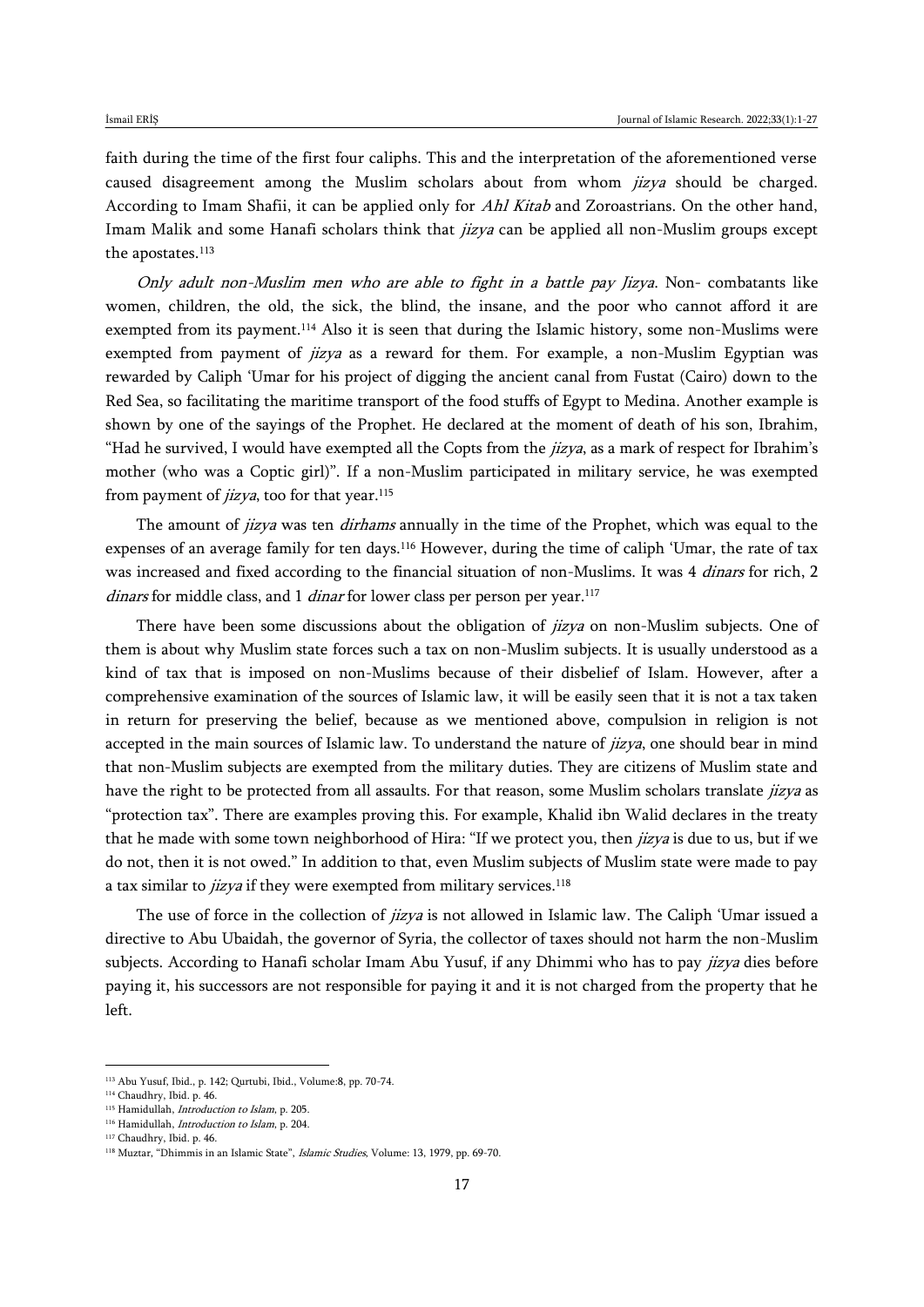## b. Kharaj

The word kharaj is not an original Arabic word. After assimilation into Arabic it is used in the meaning of revenue, crop from the land, tax. In Islamic fiscal administration, the meaning of kharaj is a land tax if it used without qualification or in contrast to 'ushr (tithe) or jizya. The word kharaj is not used in the Qur'an. It was first established by the Prophet after the battle of Khaibar when the Prophet allowed the Jews of Khaibar to return their lands on the condition that they paid half of their produce as *kharaj*.<sup>119</sup> The *kharaj* is a similar tax to *ushr*, which is taken from Muslims, and represents the *zakat* on crops.<sup>120</sup>

It was assessed in different ways. Sometimes the basis of it was the measured acreage; sometimes as shown in the practice of the Prophet it was as percentage of the crop; and sometimes it was a fixed amount.<sup>121</sup> In practice, the governor of Muslim state decides the amount and payment method. For instance, caliph 'Umar charged it as cash.<sup>122</sup>

### c. Ushr

The word *ushr* literally means tithe. In terminology, it has two different meanings:

1. It is a tax taken from Muslims for their crops. The amount of it depending on the irrigation is a tenth or a twentieth of the produce.

2. The other meaning of Ushr is a kind of customs duty taken from non-Muslim merchants when entering and trading in Muslim land. This tax was first introduced by Caliph 'Umar. He ordered that it should not be taken from *dhimmis* who paid *jizya*. In theory some scholars accept this, but in practice it was taken from them in addition to *jizya* and *kharaj* and it was even taken from Muslims. However, its rate was changed according to the taxed person.<sup>123</sup>

All these three kinds of taxes are required from the non-Muslims who can afford the payment of them. The poor non-Muslim subjects of a Muslim state are not forced to pay them.

#### b. Financial Responsibilities of Believers Towards Non-Believers

Both Judaism and Islam give special importance helping the needy non-believers. In Judaism there is difference between resident aliens and temporary foreigners about helping. In Deuteronomy chapter 15 verses 1-3, it is mentioned that every seven year one should release his loans to his neighbors, but this rule is not applied for foreigner:

"At the end of every seven years, you shall make a release. And this is the manner of release: Everyone who has a loan to his neighbor shall release it; he shall not exact (it) of his neighbor or his brother, because a release has been proclaimed for Jehovah. You may exact it from a foreigner, but your hand shall release whatever is yours with your brother"

<sup>&</sup>lt;sup>119</sup> Abdul Rahman I. Doi, "Kharaj", Oxford Encyclopedia of Modern Islamic World, New York, 1995; Hossein Moderressi, Kharaj in Islamic Law, London, 1983, pp. 2-3.

<sup>&</sup>lt;sup>120</sup> Doi, "Kharaj"

<sup>121</sup> Moderressi, Ibid., pp. 3-6.

<sup>122</sup> Yusuf Qaradawi, Ibid., p. 32.

<sup>123</sup> Moderressi, Ibid., p. 8; Yusuf Qaradawi, Ibid., p. 36; Yilmaz, Ibid. p. 124-25.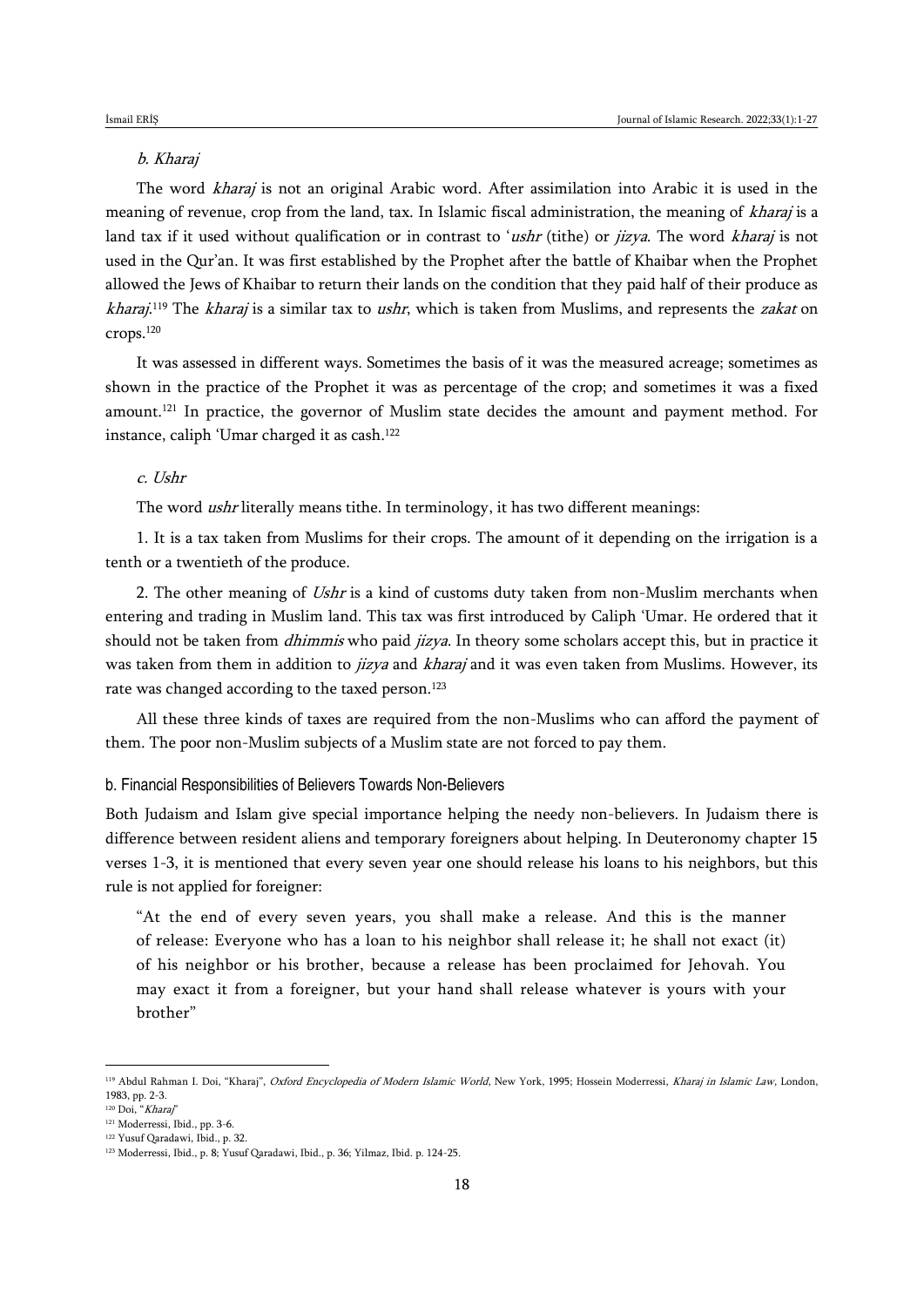The reason for this is establishing a support system that would guarantee that helpless, and landless members of society would not be poor.<sup>124</sup> This is explained in the Deuteronomy chapter 15 verse 4:

"Except when there shall be no one in need among you…"

Another place that it is ordered to help the needy resident aliens in the Bible is Deuteronomy 24: 17-21. In those verses, there are three groups of dependent people: aliens, the fatherless, and widows. Those laws are providing for the economic protection of groups who have no lands.<sup>125</sup> The other financial order in the Bible is that the Jewish employer must pay his laborers daily, there is no difference whether they are Jews or aliens.<sup>126</sup>

In both Judaism and Islam, a part of charity should be paid to the poor non-believers. We see the same Judaic discrimination of resident aliens and foreigners that I mentioned before. While in Islam there isn't any discrimination among non-believers. In the Bible this is ordered in the following verses:

"At the end of every three years, even the same year, you shall bring forth all the tithe of your increase and shall lay it up within your gates. And the Levite, because he has no portion nor inheritance with you, and the stranger, and the fatherless, and the widow, that are within your gates, shall come and shall eat and be satisfied; that Jehovah your God may bless you in all the work of your hand which you do."<sup>127</sup>

According to Islamic law, the Muslim state has to help the poor non-believers too. Because according to the following verse, one of the expenditures of zakāt is appropriated for poor non-Muslim subjects:

"As-Sadaqāt (here it means Zakāt) are only for the Fuqarā (poor), and Al- Masākin (the poor) and those employed to collect (the funds); and for to attract the hearts of those who have been inclined (towards Islām); and to free the captives; and for those in debt; and for Allah's Cause (i.e. for Mujāhidūn - those fighting in the holy wars), and for the wayfarer (a traveler who is cut off from everything); a duty imposed by Allah. And Allah is All-Knower, All-Wise."<sup>128</sup>

As it is seen in the aforementioned verses, one of the receiver groups of zakat is those whose hearts to be attracted towards Islam.<sup>129</sup> I would like to conclude this chapter with a circular of caliph 'Umar ibn Abd al Aziz which is preserved by ibn Sa'd:

"With the name of God, the Most merciful, the All Merciful. From the servant of God, Commander of the faithful, 'Umar (Ibn abd al Aziz) to (the governor) Adi ibn Artat and to the believing Muslims in his company: Peace be with you. Where after I send you the praise of God, beside Whom there is no God. Thereafter: pay attention to the condition of the Protected non-Muslims (Dhimmis), and treat them tenderly. If any of them reaches old age and has no resources, it is you who should spend on him. If he has contractual brethren, demand these latter to spend on him. Apply retaliation if anybody commits tort against him. This is as if you have a slave, who reaches old age, you should spend on him till his death or liberate him. I

<sup>&</sup>lt;sup>124</sup> Christina van Houten, *The Alien in Israelite Law*, London, 1991, p. 123.

<sup>125</sup> Houten Ibid. pp. 94-99.

<sup>126</sup> "You shall not withhold the wages of poor and needy laborers, whether other Israelites or aliens who reside in your land in one of your towns." Deut. 24: 14.

<sup>127</sup> Deut. 14: 28-29.

<sup>128</sup> The Noble Qur'an 9: 60.

<sup>&</sup>lt;sup>129</sup> Yilmaz, Ibid. p. 95; Ozel, "Gayri Muslim", Turkiye Diyanet Vakfi Islam Ansiklopedisi.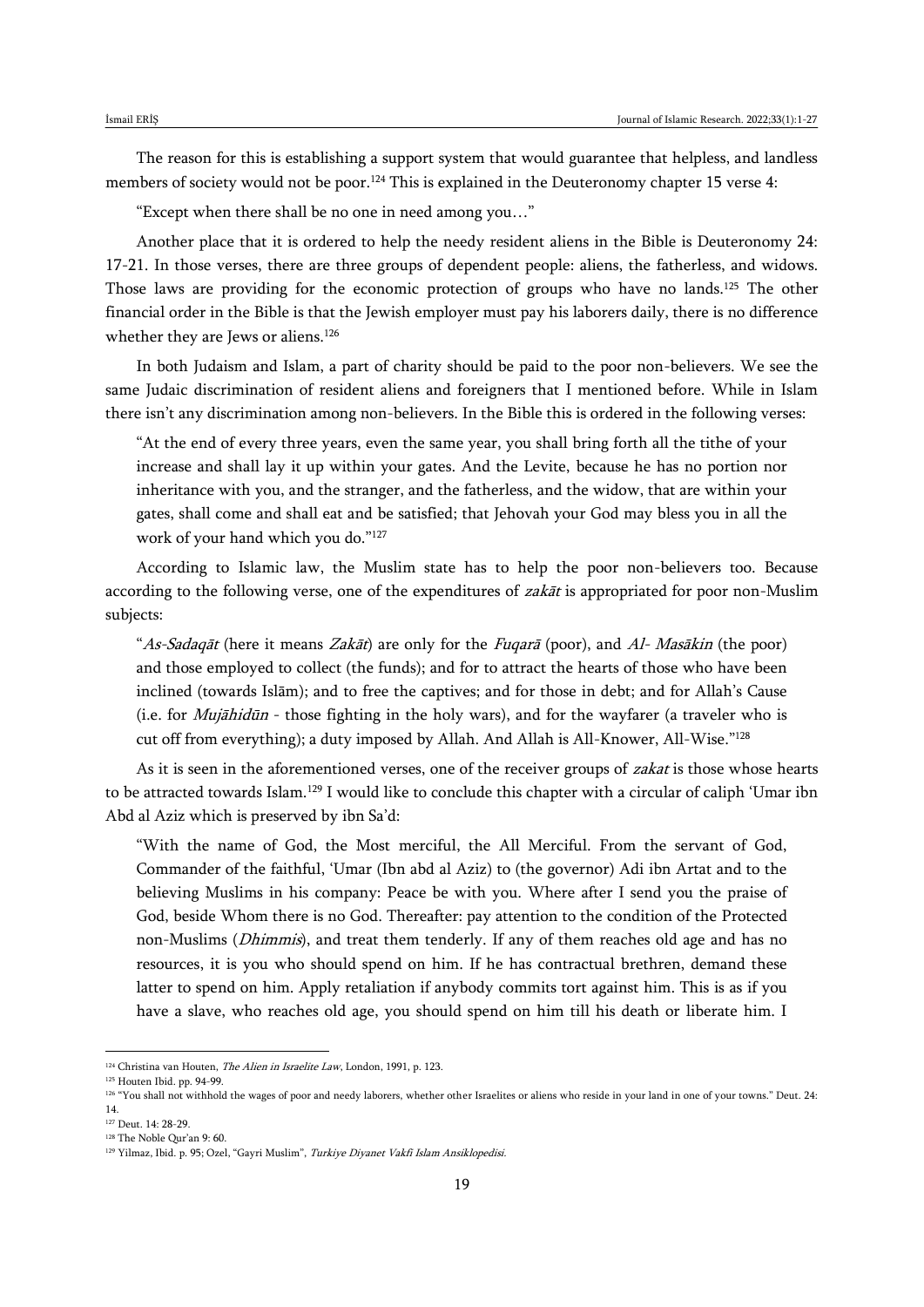have learnt that you accept tithe on the import of wine and make it enter the treasury belonging to God. I warn you never enter it in the treasury belonging to God, however small the amount be, unless it be a legally pure property. Peace be with you."<sup>130</sup>

# IV. PENAL LAW RULES

There are different types of crimes and punishments in Islamic law.<sup>131</sup> For my essay, the important types are *hudud* and *qisas* crimes, because they were fixed by Qur'an and Sunnah, and normally cannot be changed. Muslim scholars have different opinions about whether *hudud* and *qisas* punishments must be applied or not, when victim or guilty or both of them are non-Muslims. I would like to summarize their opinions. Majority of scholars kept the benefit of Muslims in their opinions. For instance, if a Muslim kills a non-Muslim, according to them retaliation is not applied for the guilty Muslim. However, the stronger and preferred opinion is the minority's opinion. If the victim is *dhimmi* or *musta'man*, the same rules must be applied for the guilty Muslim, because they are under the protection of Muslim state.<sup>132</sup>

We see the same idea in Judaism too. For example, according to the Bible exodus 21: 16, the penalty of abduction is capital punishment. However, if a Jew abducts a non- Jew, the death penalty is not applied for him.<sup>133</sup> Another example, although bribery is forbidden among Jews, bribing non-Jewish officials is permitted in Judaism.<sup>134</sup>

As regards to judicial autonomy both Islam and Judaism have similar rules. In Judaism if non-Jews sue or are sued in a Jewish court, they may demand that their non-Jewish law be applied to them.<sup>135</sup>

Islam grants non-Muslim subjects judicial autonomy in Muslim land. This is explicitly mentioned in the following verses:

"(They like to) listen to falsehood, to devour anything forbidden. So if they come to you (O Muhammad), either judge between them or turn away from them. If you turn away from them, they cannot hurt you in the least. And if you judge, judge with justice between them. Verily Allah loves those who act justly. But how do they come to you for decision while they have the Torah, in which is the (plain) Decision of Allah; yet even after that, they turn away. For they are not (really) believers. Verily, We did send down the Torah (to Moses), therein was guidance and light, by which the Prophets who submitted themselves to Allah's Will, judged the Jews. And the Rabbis and the priests (to judge the Jews by the Torah after those Prophets) for them was entrusted the protection of Allah's Book, and they were witnesses thereto. Therefore fear not men but fear Me (O Jews) and sell not My Verses for a miserable price. And whosoever does not judge by what Allah has revealed, such are the *Kafirun* (i.e. disbelievers).

<sup>130</sup> Hamidullah, "Introduction to Islam" p. 211.

<sup>&</sup>lt;sup>131</sup> In Muslim penal law, there are three different groups of crimes and punishments. The crimes which are considered as transgression of public rights, and whose punishments are fixed by Qur'an, or Sunnah make up the first group. These are called *hudud*. There are seven types of crimes in this group: adultery, theft, usurpation, consuming alcoholic beverages, false accusation of unchastity, rebellion, and apostasy. A crime whose punishment is retaliation is the second group, which is called as *qisas*. The *qisas* crimes and punishments are also fixed by Qur'an and Sunnah. There are two kinds of crimes in this group: homicide, and wounding. Crimes other than the first two groups are in the second category. These are called as ta'zir. In normal conditions the first two groups of punishments are fixed and cannot be changed, but the third group's application can be different in different times and places. Hayrettin Karaman, Ana Hatlariyla Islam Hukuku, Volume: 1, Istanbul 1993, pp. 218-233; Halil Cin - Ahmet Akgunduz, Turk Islam Hukuk Tarihi, Volume: 1, Istanbul, 1990, pp. 314-337.

<sup>132</sup> For details see Zaydan, Ibid., pp. 212-334.

<sup>133</sup> Cohn, "Abduction", in The principles of Jewish Law edited by Menachem Elon, p. 479-80.

<sup>&</sup>lt;sup>134</sup> Cohn, "Bribery", in *The principles of Jewish Law* edited by Menachem Elon, p. 510-11.

<sup>&</sup>lt;sup>135</sup> Cohn, "Practice and Procedure", in The principles of Jewish Law edited by Menachem Elon, pp. 574-75.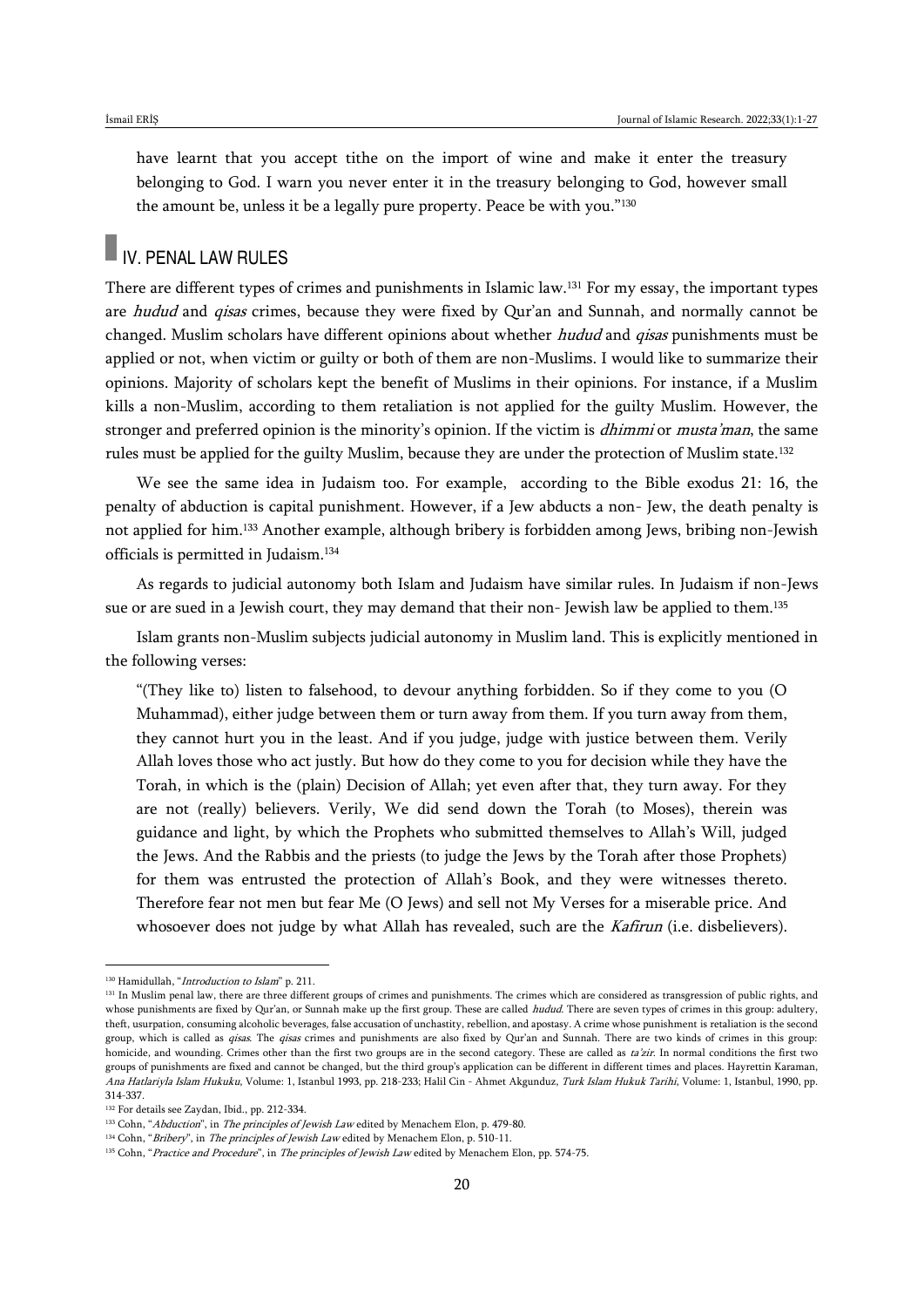And We ordained therein for them: "Life for life, eye for eye, nose for nose, ear for ear, tooth for tooth, and wounds for equal for equal." But if anyone remits the retaliation by way of charity it shall be for him expiation. And whosoever does not judge by what Allah has revealed, such are the Zalimun (polytheists and wrongdoers). And in their footsteps, We sent Jesus, son of Mary, conforming the Torah that had come before him, and We gave him the Gospel, in which was guidance and light and confirmation of the Torah that had come before it, a guidance and an admonition for  $AI$  Muttaqun (the pious). Let the people of the Gospel judge by what Allah has revealed therein. And whosoever does not judge by what Allah has revealed (then) such (people) are the *Fasiqun* (the disobedient) to Allah. And We have sent down to you (O Muhammad) the Book (this Qur'an) in truth, conforming the Scripture that came before it and *Mohayminan* (trustworthy in highness and a witness) over it (old Scriptures) So judge between them by what Allah has revealed, and follow not their vain desires, diverging away form the truth that has come to you. To each among you, We have prescribed a law and a clear way. If Allah willed, He would have made you one nation, but that (He) may test you in what He has given you; so strive as in a race in good deeds. The return of you (all) is to Allah; then He will inform you about that in which you used to differ."<sup>136</sup>

On the basis of these commandments, a judicial autonomy, not only for personal matters but also for all of the affairs of the life: civil, penal and others was granted to the non-Muslim subjects both in the time of the Prophet and in the time of his successors. For example in the time of Abbasid Caliphs, the Christian patriarch and the Jewish *hakham* (rabbi) were among the highest dignitaries of the Muslim state, connected directly to the Caliph.<sup>137</sup> According to the aforementioned verse, they also have the right of choice between Muslim court and their own court, but if they choose the Muslim court, the Muslim judge has the right of accepting or rejecting to hear their case.<sup>138</sup> If he accepts he must be just in hearing the case. This is ordered by Allah in the following verse:

"Verily! Allah commands that you should render back the trusts to those, to whom they are due; and that when you judge between men, you judge with justice. Verily, how excellent is the teaching which He (Allah) gives you! Truly, Allah is Ever All Hearer, All Seer."<sup>139</sup>

There is a good example in Islamic history for fairness in cases of non-Muslim. In a letter, the caliph 'Umar ibn Abd al Aziz demands from one of his governors to check the cases of Muslims and non-Muslims, and if he finds any injustice practice committed regarding to either a Muslim or a non-Muslim, then purify and correct it. If any such person should have died, then send his rights to his heirs.<sup>140</sup>

### SEVEN NOAHIDE LAWS

The last topic that I would like discuss about is seven Noahide laws in Judaism. These are important in Judaism, because although the Jews were never in a position to compel any large community of non-Jews to follow these rules, nevertheless any non-Jews was permitted to reside permanently in Palestine or to remain a slave of Jew unless he accepted the Noahide laws.<sup>141</sup>

<sup>136</sup> The Noble Qur'an 5: 42-8.

<sup>&</sup>lt;sup>137</sup> Hamidullah, *Status of Non-Muslims in Islam*.

<sup>138</sup> Qurtubi, Ibid., Volume: 6, pp. 119-122.

<sup>139</sup> The Noble Qur'an 4: 58.

<sup>&</sup>lt;sup>140</sup> Hamidullah, *Introduction to Islam*, pp. 211-12.

<sup>141</sup> Hirschel Revel, "Noahide Laws" The Universal Jewish Encyclopedia.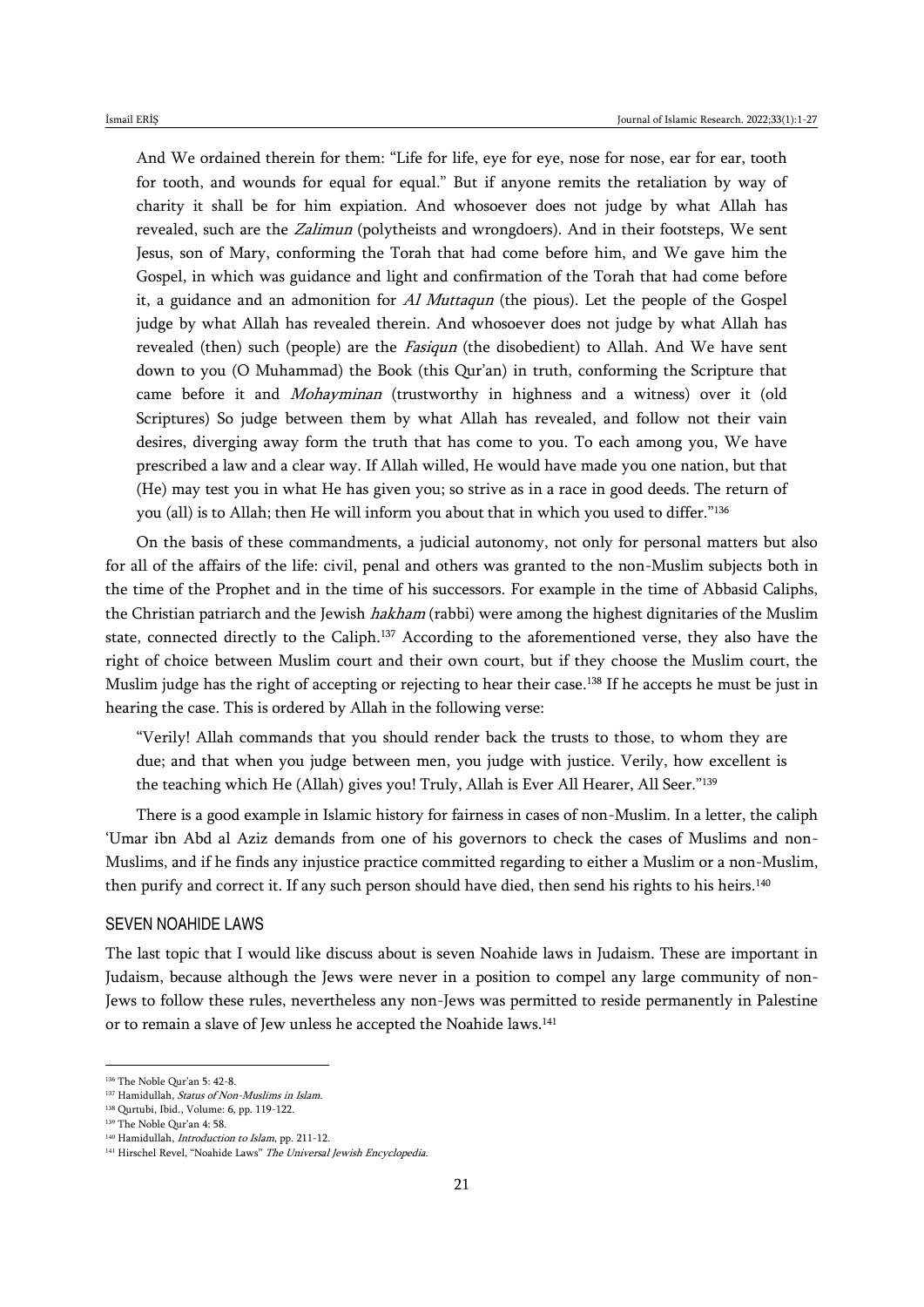According to the rabbinic interpretation of certain passages in Genesis, the following seven commandments were considered as the minimal moral duties ordered by god on all people: 1. Refraining from Idolatry, 2. Adultery and incest, 3. bloodshed 4. Blasphemy, 5. Robbery, 6. Eating flesh from cut from a living animal, 7. Establishing a just legal system. All these are negative orders except the last one. Some interpretations increase the number of those commandments to thirty, but they are just the details of the seven basic commandments. The punishment for transgression of one of these laws is death by strangulation.<sup>142</sup>

# **V. CULTURAL AND DIETARY RULES**

Both in Judaism and Islam there are some strict dietary rules. Jewish dietary rules are mentioned in Deuteronomy 14: 3-21. The important one of these verses about our topic is the verse 21st:

"You shall not eat of anything that died of itself: You may give it to the alien who is within your gates, that he may eat it; or you may sell it to a foreigner; for you are a holy people to Jehovah your God. You shall not simmer a kid in its mother's milk."

According to the Talmud another prohibited food is the wine that is produced by non- Jews. There are same reasons under both of these rules. In the Talmud there are two reasons given for this prohibition: 1. It was supposed that all wine produced by non-Jews has been devoted to idolatry. 2. In order to minimize the social contact, non-Jews' wine must not be consumed by Jews.<sup>143</sup> Like in the last part of the above-mentioned verse, In Leviticus 11: 45, it is ordered to the Jews to distinguish clean and unclean as a result of their character as a holy people. According to interpretation of Deut. 14: 21, it is not the reason for prohibition that the animal has died from an illness which would make the meat inedible. The meat is unfit for the Israelites only because the animal has not been properly slaughtered. Another significant aspect of that verse is the discrimination between resident aliens and foreigners, which is also important Jews and non-Jews financial relations. Whereas the Jews are ordered to be charitable to the alien and giving dead animal without a payment, they are allowed to sell it to the foreigner. We also see that in that verse only alien is mentioned but the widow and fatherless are not as in the aforementioned verses, because all Jews, both poor and rich, must obey the dietary rules.<sup>144</sup>

In Islam, there is not any problem for Muslims about consumption of non-Muslims' foods if they are legal according to Islamic law except the consumption of meat. In order to be edible there are some more rules about meat, in addition to being meat of a lawful animal, like lamb, cow, etc. In the following verse Allah says:

"Eat not (O believers) of that (meat) on which Allah's name has not been pronounced (at the time of slaughtering animal)."<sup>145</sup>

According to this verse a Muslim can eat meat of animals only if the name of Allah is pronounced at the time of slaughtering. According to the following verse, the animals slaughtered by ahl kitab are accepted legal, but the consumption of the animals slaughtered by polytheists is forbidden in Islamic law.<sup>146</sup>

<sup>&</sup>lt;sup>142</sup> St. Sch., "Noachide Laws", *Encyclopedia Judaica*, Jerusalem, 1971-1972; Revel, Ibid.

<sup>143</sup> Novac, Ibid. p. 236.

<sup>144</sup> Houten, Ibid. p. 81.

<sup>145</sup> The Noble Qur'an 6: 121.

<sup>&</sup>lt;sup>146</sup> Qurtubi, Ibid., Volume:6, pp. 51-54; Tabari, Ibid., Volume: 6, p. 108; Muhammad ibn Idris Shafi'i, "al-Umm", Volume. 2, Beirut, 1973, pp. 131-32; Abu Bakr ibn Mas'ud Kasani, Kitab bada'i' al-sana'i' fi tartib al-shara'i', Volume: 5, Beirut, 1974, pp. 45-46.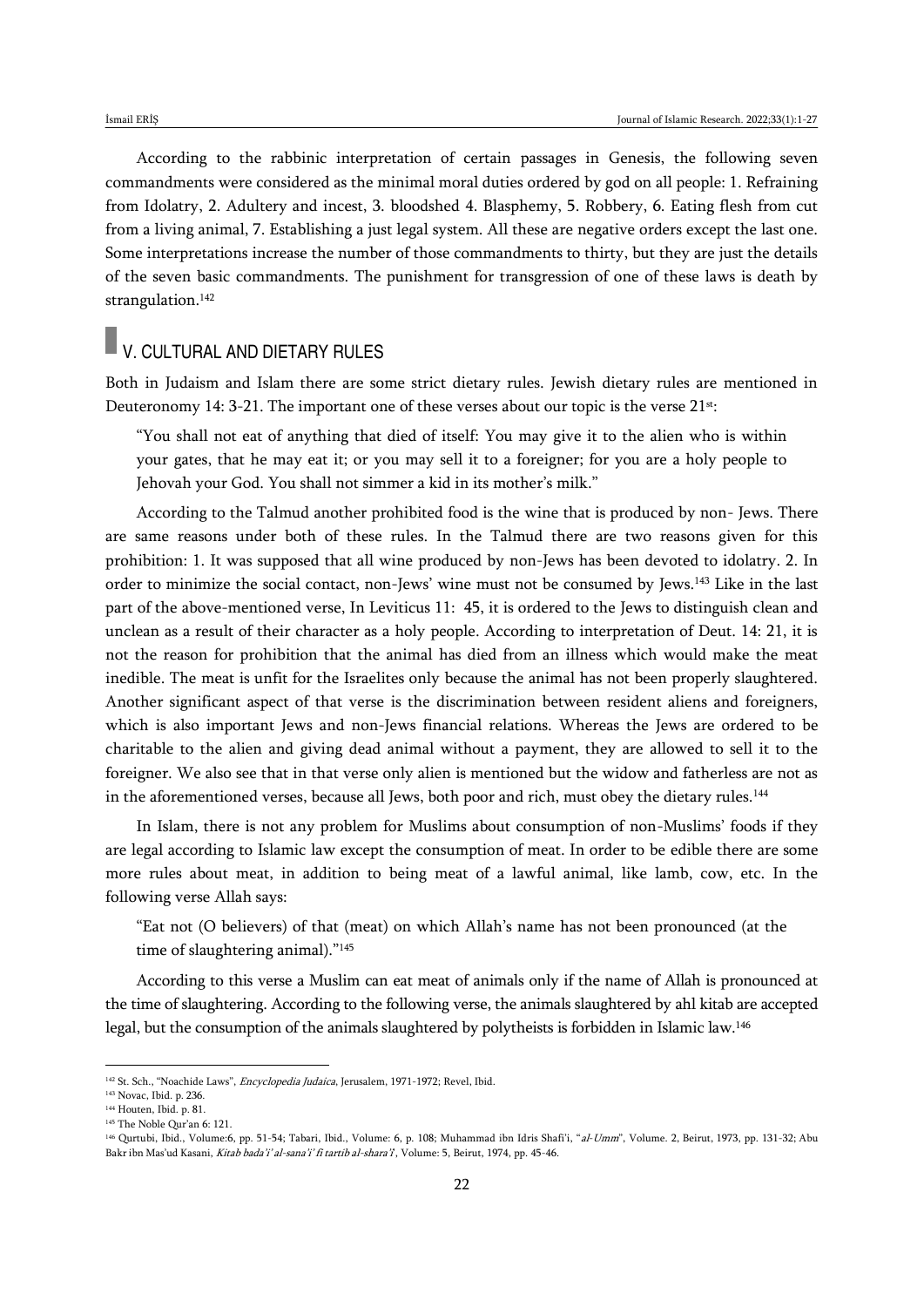"Made lawful to you this day are At Tayyibat [all kinds of Halal (lawful) foods, which Allah has made lawful (meat of slaughtered eatable animals, etc., milk products, fats, vegetables and fruits, etc.). The food (slaughtered cattle, eatable animals, etc.) of the people of the Scripture (Jews and Christians) is lawful to you and yours is lawful to them."<sup>147</sup>

Non-Muslims also have very vast cultural liberty in Muslim land. They were even allowed to practice their customs that is opposite to Islam. For instance, consumption of alcoholic beverages is forbidden to Muslims, but non-Muslims have the right not only consumption of them, but also the right of manufacture, importation and sale. Other examples are liberty of gambling, marriage with close relatives etc. The only restriction for their liberty is that they cannot use this right publicly, and become a bad example for Muslims.<sup>148</sup>

In the time of Abbasid caliphate all kind of imitation attempts between Muslim and Non-Muslim societies were discouraged. All religious groups conserved their own mode of dress, their social manners and their characteristic personalities.<sup>149</sup> In Judaism too, dressing like non-Jews fashion was regarded as a step of assimilation and was not allowed.<sup>150</sup>

# VI. POLITICAL AND MILITARY RELATIONS

## 1. POLITICAL RIGHTS AND DUTIES

Some contemporary Muslim scholars such as Muhammad Hamidullah, A. Muztar, think that non-Muslims have the right of vote in a Muslim state. Because when the Prophet migrated to Medina, he signed the constitution of Medina with non-Muslim groups of Medina. These groups accepted the Prophet as the supreme authority by this constitution. Consequently, some modern Muslim scholars draw the conclusion of right of vote for non- Muslims.<sup>151</sup> Muslim scholars do not permit for non-Muslims to be head of the state, because of some religious obligations of the head of the state, such as leading the Juma prayer. However, they can be ministers of the state.<sup>152</sup> We see the same rule in Judaism too. In Deuteronomy 17: 15, foreigners' ascending the throne is forbidden:

"(then) you shall certainly set a king over you whom Jehovah choose; from among your brothers you shall set a king over you; you may not set a stranger over you, one who is not your brother".

D. L. L. says that from some other Biblical implications, it is understood that strangers occupied some important positions during the age of monarchy.<sup>153</sup>

There are several examples in Islamic history that show duties of non-Muslim subjects in an Islamic state. In the 2nd hijri year the pagans of Mecca sent an ambassadorial mission to Abyssinia, in order to demand Negus the exile of Meccan Muslims who had taken protection in his country. Upon that the Prophet sent an ambassador for negotiating with Negus in favor of the Muslims. This ambassador was

<sup>147</sup> The Noble Qur'an 5: 5.

<sup>148</sup> Qurtubi, Ibid., Volume: 6, pp. 119-122.

<sup>149</sup> Hamidullah, Status of Non-Muslims in Islam.

<sup>&</sup>lt;sup>150</sup> Cohn, "Police Offences", in The principles of Jewish Law, edited by Menachem Elon, pp. 519-20.

<sup>151</sup> Hamidullah, Status of Non-Muslims in Islam; Muztar, "Dhimmis in an Islamic State", Islamic Studies, pp. 65-75.

<sup>152</sup> Yilmaz, Ibid. pp. 162-63.

<sup>153</sup> D.L.L. "Strangers and Gentiles"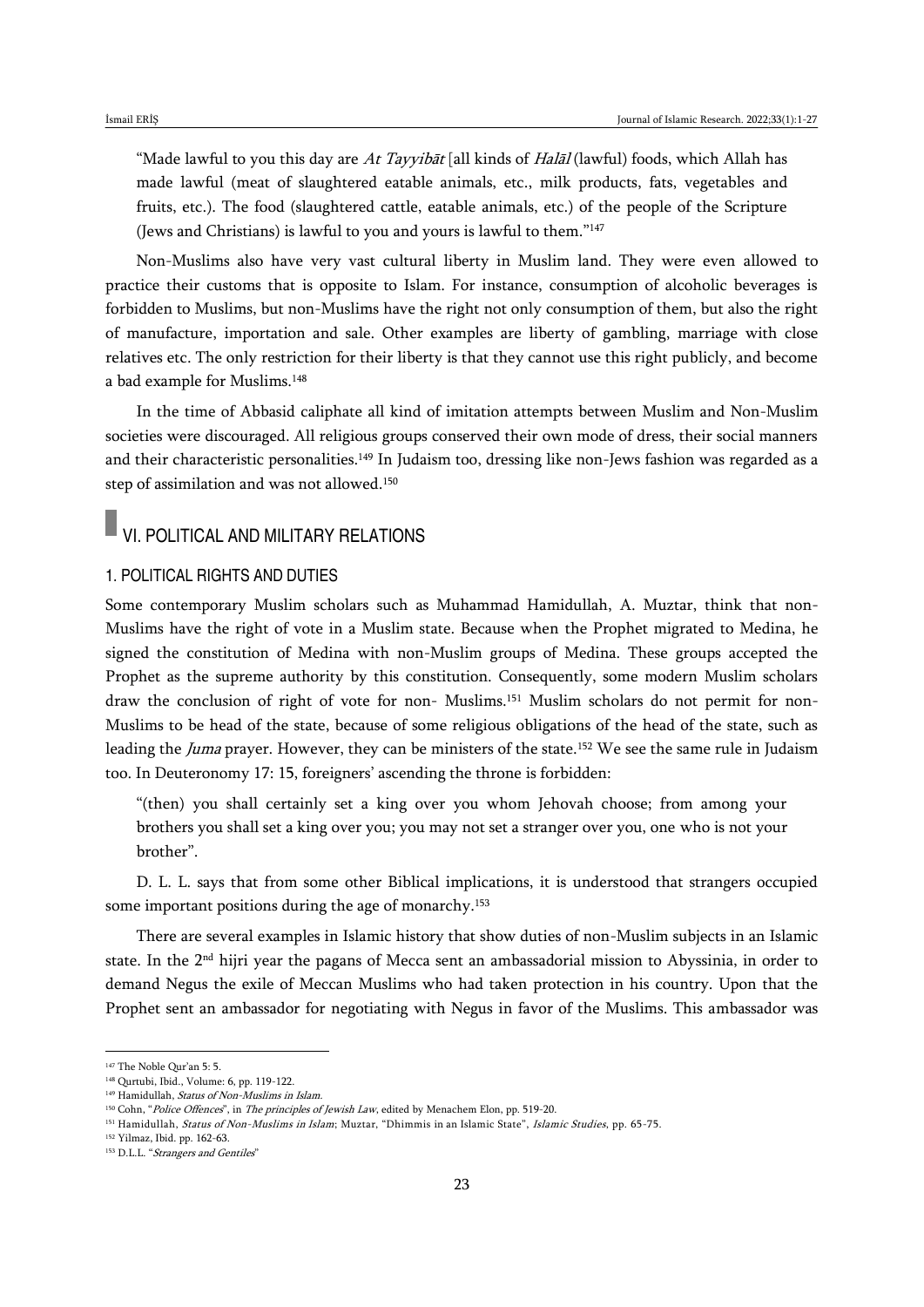Amr ibn Umaiyah ad-Damri, and he had not been a Muslim yet. The Prophet chose him just because of his appropriateness for this mission. Another example after the battle of Badr, non-Muslim captives were released on the condition that teaching ten Muslim children the reading and writing. The head of the clerks of revelation, Zayd Ibn Thabit learned Hebrew from Jewish people.<sup>154</sup> Arthur Tritton mentions several more examples for non-Muslim officers in Muslim state.<sup>155</sup>

### 2. MILITARY DUTIES AND RELATIONS

The last topic that I would like to talk about is the military relations of Muslim state with other countries, which has caused discussions among the modern scholars. As I mentioned in the chapter about the financial responsibilities of non-Muslim subjects, they do not have to perform military services, if they pay an additional tax, or *jizya*. Because in the early stages of Islamic history, there were constant wars on widespread limits of Muslim land, and military service was not a proper way for earning livelihood. In return for the protection provided by Muslim government, and exemption from the military services, non- Muslims pay *jizya* to the Muslim state. If Muslim government cannot grant protection of them, they do not have to pay jizya. Abu Ubayda ibn Al-Jarrah returned the *jizya* which he collected from the *dhimmis* because it was feared that Romans were mobilizing their forces against the Muslims and Abu Ubayda had to give his full attention to the Romans; therefore, he could not promise complete protection to the *dhimmis*. Ubayda ordered to his assistants, Habib ibn Maslama and Suwayd ibn Kalthum to return the amount of *jizya* to the people; and it is stated that the order was performed.

The basis of military relations of Muslim state with non-Muslim states depends on peace. The only reason for war in Islam is to eliminate the obstacles before the free will. The goal of Islam like all other universal religions is to reach all people, and to show them what is Islam. If this goal can be realized peacefully, it is preferred. This is seen in the Qur'an and in the practice of the Prophet. In chapter 2 verse 193, Allah says:

"And fight them until there is no more *Fitnah* (disbelief and worshipping of others along with Allah) and (all and every kind of) worship is for Allah (alone). But if they cease, let there be no transgression except against Zalimun (polytheists, and wrong-doers etc)."

When the Prophet and his companions wanted to perform *umra* or pilgrimage in the  $6<sup>th</sup>$  year of hijra, Meccan pagans did not want to let them visit Mecca, and prepared for war. However, the Prophet at the cost of not to perform *umra*, accepted their treaty offers, and signed the Hudaibia treaty with pagans.

There are also some war rules in Islam. The first rule is that the Muslim commander have to offer non-Muslim groups three choices: embracing Islam, accepting sovereignty of Muslim government and paying jizya, finally if they do not accept the first two, fighting. Muslim soldiers must not kill people who cannot fight, like children, women, the old, and people who are in charge of religious duties. It is also forbidden to destroy the nature, and kill the animals without a reason.<sup>156</sup> Persecution is not allowed. Muthla or cutting the organs of the deceased people in the battlefield is another prohibition.

<sup>154</sup> Ibid. pp. 164-65. <sup>155</sup>

 $155$  Tritton, *The Caliphs and their Non –Muslim Subjects*, pp. 18-36.

<sup>156</sup> Yilmaz Ibid. pp. 183-86.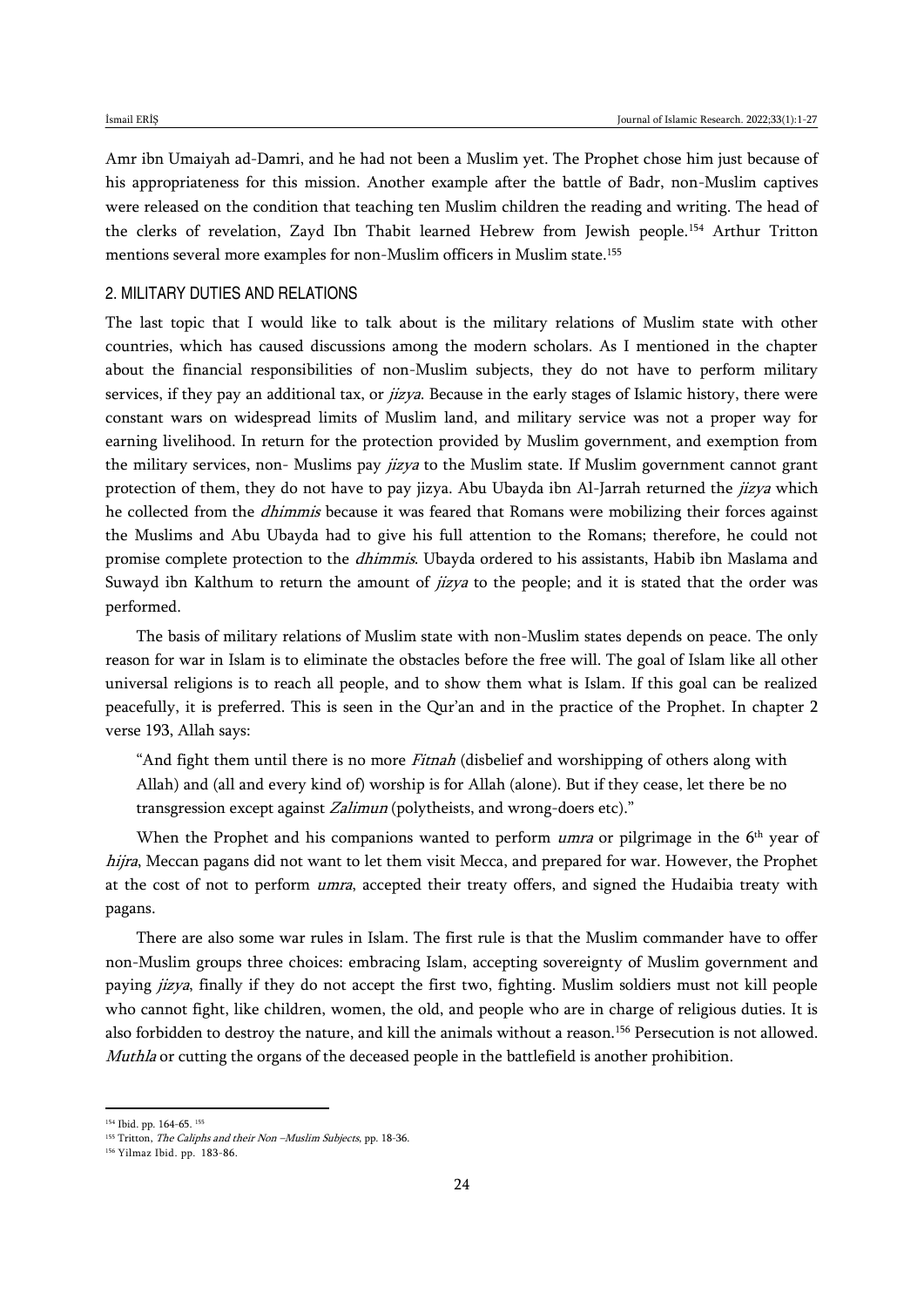The war ends either with a treaty or with defeat of the one of the parts. If non- Muslims offer to sign a treaty with or without paying *jizya*, it can be accepted on the condition that it must be for the advantage of the Muslims.<sup>157</sup> This is explained in the following verses:

"Except those of the *Mushrikūn* with whom you have a treaty, and who have not subsequently failed you in aught, nor have supported anyone against you. So fulfill their treaty to them to the end of their term. Surely Allah loves Al- Mattaqūn then when the Sacred Months (the 1st, 7th, 11th, and 12th months of the Islamic calendar) have passed, then kill the Mushrikūn (see V.2: 105) wherever you find them, and capture them and besiege them, and prepare for them each and every ambush. But if they repent and perform As-Salāt (Iqāmat- as-Salāt), and give Zakāt, then leave their way free. Verily, Allah is Oft- Forgiving, Most Merciful. And if anyone of the Mushrikūn (polytheists, idolaters, pagans, disbelievers in the Oneness of Allah) seeks your protection then grant him protection, so that he may hear the Word of Allah (the Qur'an), and then escort him to where he can be secure, that is because they are men who know not"<sup>158</sup>

Disloyalty to the treaties is not allowed. Even if there are signs of treachery by non- Muslim, Muslims cannot break the treaty without informing them. This is ordered in the following verse:

"If you (O Muhammad SAW) fear treachery from any people throw back (their covenant) to them (so as to be) on equal terms (that there will be no more covenant between you and them). Certainly, Allah likes not the treacherous"<sup>159</sup>

# **CONCLUSION**

In this essay, I tried to compare the rules of two Divine religions, Judaism and Islam in respect to the relationship of their believers with others. As it is seen in all branches of law, both of the religions accept their adherents superior to the others, and when declaring a rule they first consider the benefit of their adherents. However, I saw that at least in principle, both of them have fair rules about nonbelievers. I would like to conclude my essay with a few points about both of these religions, which seem to me important.

When I was doing my research, I have read lots of the Jewish scholars complaining about biases about Judaism. For example, in his article Jacob Z Lauterbach says

"The greatest injustice which has been done to the Jewish people throughout the ages and which has been the cause of all horrible crimes and outrages committed against them, has been the tendency among gentiles to consider the Jew a stranger instead of a brother, an enemy instead of a friend. This attitude is not based upon correct information and sound conclusions; it is simply result of ignorance as to what the Jews and Judaism stands for…The opinions of the majority of the gentiles on Jews and Judaism are based mostly on traditional hearsay and false rumors."<sup>160</sup>

<sup>157</sup> Yilmaz Ibid. pp. 195-96.

<sup>158</sup> The Noble Qur'an 9: 4-7.

<sup>159</sup> The Noble Qur'an 8: 58.

<sup>&</sup>lt;sup>160</sup> Jacob Z Lauterbach, "The Attitude of the Jew Towards the Non-Jew", *Yearbook of the Central Conference of American Rabbis*, Volume: 31, 1921, pp. 186-233.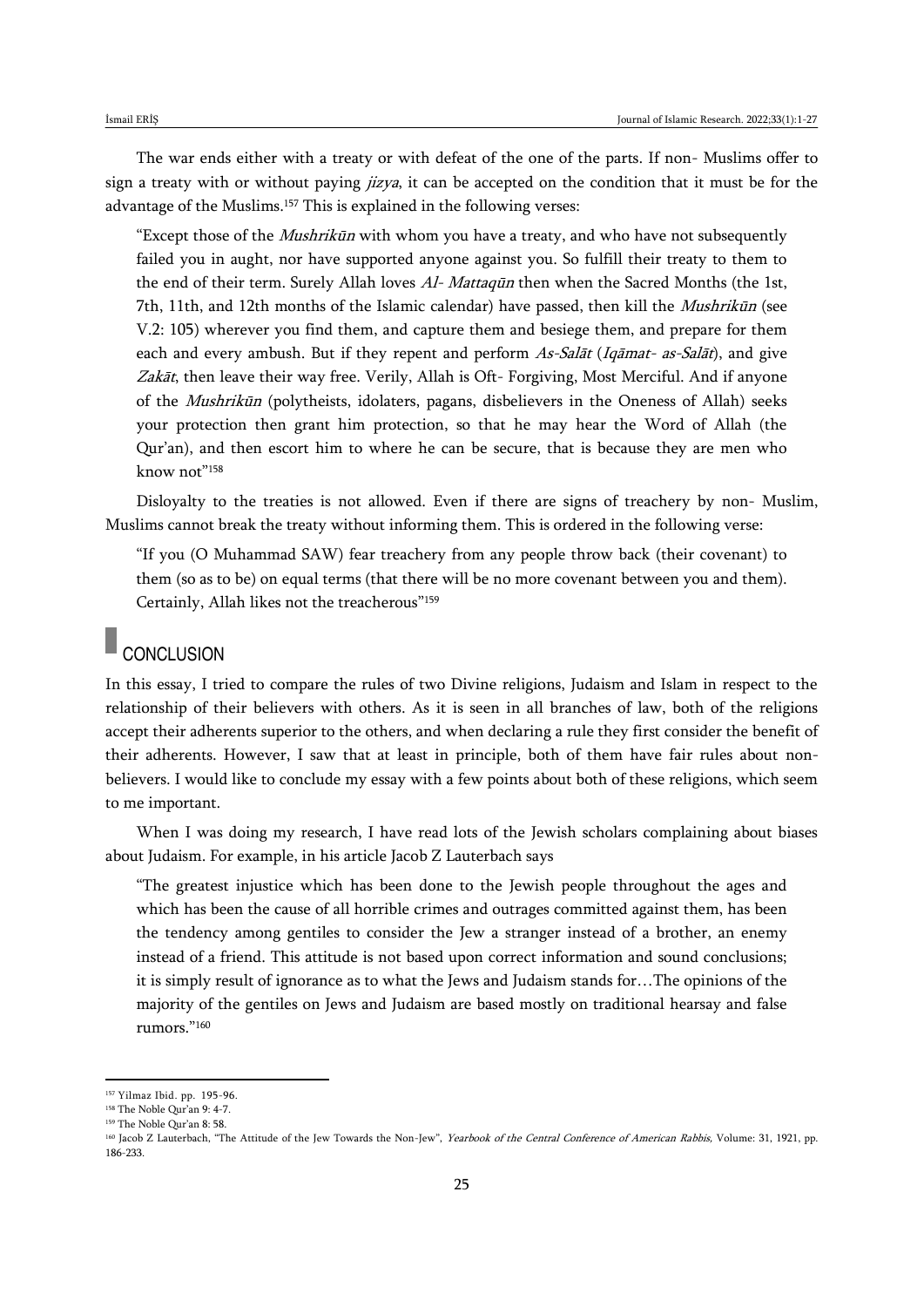Unfortunately, this observation seems to be true. However, Jewish people are not purely innocent for this image. As I mentioned before, according to Jewish authorities, teaching Jewish sources were considered unlawful. Thus, the only way to learn about Judaism might be rumors and hearsays in those days.

The basis of relationship between Muslim and non-Muslim depends on peace and reciprocity. This is mentioned in the following verse:

"Perhaps Allah will make friendship between you and those whom you hold as enemies. And Allah has power (over all things), and Allah is Oft-Forgiving, Most Merciful. Allah does not forbid you to deal justly and kindly with those who fought not against you on account of religion and did not drive you out of your homes. Verily, Allah loves those who deal with equity. It is only as regards those who fought against you on account of religion, and have driven you out of your homes, and helped to drive you out, that Allah forbids you to befriend them. And whosoever will befriend them, then such are the Zalimūn (wrong- doers those who disobey Allah)."<sup>161</sup>

According to this verse, non-Muslim subjects of a Muslim state have right of freedom, if they do not break the peace, and attack the Muslims. The rule of reciprocity is seen in every aspects of relationship: personal, military, financial, etc. For example, the caliph Umar decided to the same amount of customs duty, when Abu Musa al Ash'ari told him that non-Muslim countries charged a certain amount of tax from Muslim merchants.<sup>162</sup>

Some scholars especially in non-Muslim circles have misunderstood one of the basic ideas of Islam, jihad or holy war. The term of jihad, though it is one of the three kinds of it, does not refer only for the jihad that is made by sword. Of course, if it is necessary, it is a requirement of Islam. However, every act of a Muslim is accepted as *jihad* if he or she does it for the sake of God, and under normal circumstances struggle for being a pious Muslim is more important than jihad by sword. On the other hand, there are scholars who fairly observes Islamic system like Thomas Arnold. I would like to conclude my essay with a quotation from his book:

"The theory of Muslim faith enjoins toleration and freedom of religious life for all followers of other faith… Who pay tribute in return for protection, and though the pages of Mohammedan history are stained with the blood of many cruel persecutions, still, on the whole, unbelievers have enjoyed under Mohammedan rule a measure of toleration, the like of which is not found in Europe until quite modern times."<sup>163</sup>

<sup>161</sup> The Noble Qur'an 60: 7-9.

<sup>162</sup> Abu Yusuf, Ibid., p. 148.

<sup>163</sup> Muztar, *Dhimmis in an Islamic State*, p. 73 quoted from Thomas Arnold, *Preaching of Islam*, p. 420.